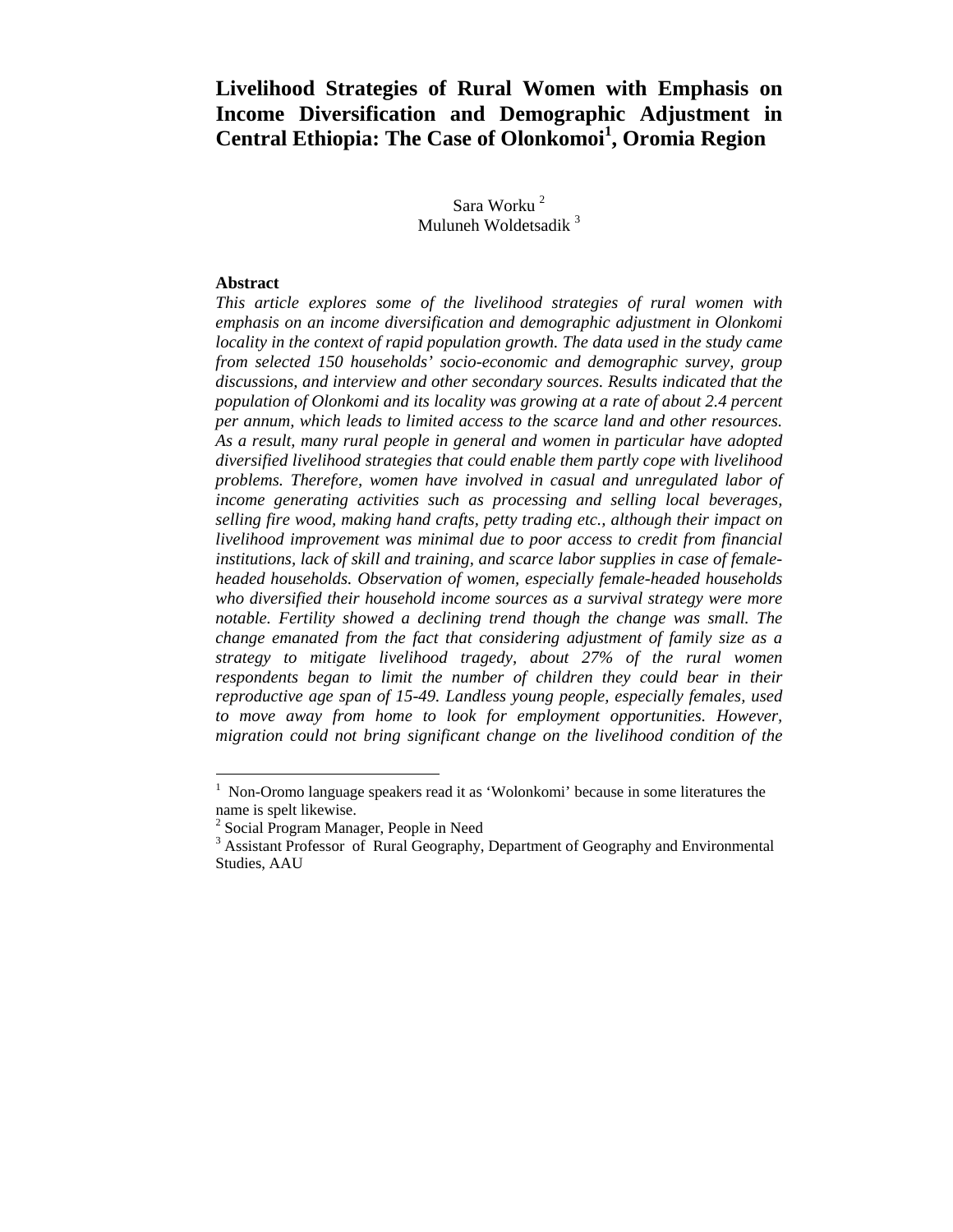*people. The small amount of remittance that the households received from migrants was an indicator of the situation that it could not make difference in the livelihood situation. Some of the rural households used to send grains to support some of the out-migrants. Despite the observed little improvements in rural livelihood situation, as a survival strategy and means of improving livelihood, the rural communities in general and female-headed households in particular engaged in various non-farm and off-farm activities, migrated to the closest towns and city and made demographic adjustment by limiting the number of new born children. The new strategies (non-farm activities and demographic adjustment) can bear fruits and improve rural livelihood situations provided the local and regional governments in collaboration with local communities and other stake holders manage to improve rural households' access to land, physical and social infrastructure as well as provision of microfinance institutions.* 

**Key words:** demographic adjustment, income diversification, livelihood strategies, Olonkomi

## **Introduction**

As in many countries of the Sub-Saharan region, Ethiopia is known for its accelerated environmental degradation and structural food insecurity. Such problems are related to fast population growth rate combined with dependency on traditional and subsistence agricultural production, which is characterized by low productivity and scarcity of land. As noted by Sorensen (2001) the population of Ethiopia has more than quadrupled within the last 50 years; it has increased from 15 million in 1951 to about 63 million in 1999. Based on the current rate of population growth, as reported by UNFNA (2005), the population of Ethiopia increased to 77.4 million in 2005 and now about 83 million (CSA 2012), and it is expected to grow to about 117.5 million in 2025 (CSA 2002). The current population growth rate is estimated at 2.4 percent per annum, which makes it one of the highest in the region.

In rural Ethiopia, women comprise almost half of the population. They are vigorously involved in all aspects of the socio-economic activities and cultural life of the society. They are both producers and procreators and they are also active participants in the social, political and cultural activities of their communities. However, the effects of poverty have been more serious on women than men. Women's family and economic responsibilities allowed them little flexibility and fewer economic opportunities. Typically, their income levels are below the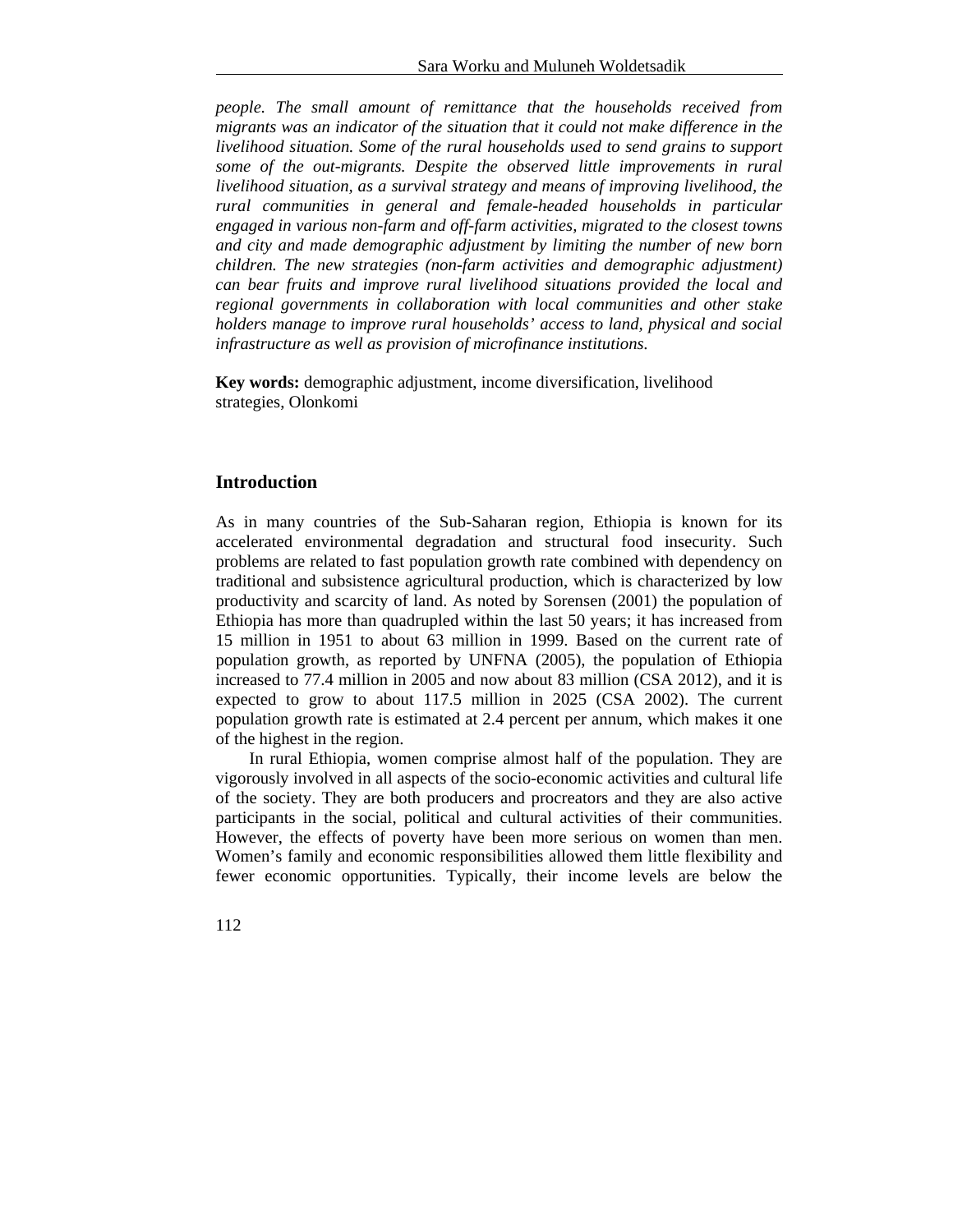national average. On top of that they have had poor access to land and other resources, and hence lack ample job opportunities to improve their situations. Therefore, they are hungrier, less healthy and less educated. In many cases, they also lack adequate shelter (INSTRAW 1998) and are more vulnerable to livelihood shocks and undesirable changes in the fabrics of socio-economic and natural environments.

Generally, in Ethiopia the fast population growth has led to limited access to the scarce land resources. Because of this, peasants were forced to use marginal lands and/or migrate to other areas. Furthermore, women in general, and femaleheaded households in particular, were identified as disadvantaged (Yigremew 2005). This is due to lack of or poor access to resources and education, health opportunities and many other institutional provisions. Due to the existence of many poor rural and female-headed households in general and landless peasants in particular, farming by itself has increasingly become unable to provide sufficient means of survival and created serious problems in their livelihoods. Therefore, many rural people, especially rural women and landless people have started adopting non-farming livelihood strategies that would enable them to cope with livelihood problems.

One of the strategies adopted by rural women has been diversifying household income sources, which were more of an option for rural men than for women (Ellis 2000). However, like rural poor people, women are highly involved in casual and unregulated labor of household income generating on- and non-farm activities.

Demographic adjustment especially based on fertility reduction and outmigration (to the nearby towns) were the other strategies by which livelihood problems could be mitigated. Fertility adjustment is practiced either by increasing the number of children to avail more family labor (for the benefit of supporting the family by generating income) or by decreasing household size using family planning so as to minimize household consumption, and involve in out-migration to get remittance that can add to households income. In general, the household livelihood strategies, which have been adopted by rural female-headed households and other women, have affected the livelihood of Olonkomi rural communities.

However, the assessment of such remarkable participations and contribution of women for attaining sustainable livelihood strategies and local socio-economic development and its consequences have not been given due attention. Almost no studies of its kind except baseline surveys were made so far which focused mainly on rural nutrition and land use mapping (Mesfin 1971, Ephrem 2004) and assessment of the link between population growth and deteriorating environmental conditions (Samuel 2004). Therefore, this research attempts to fill knowledge gaps focusing on the assessment of alternative rural livelihood strategies in general and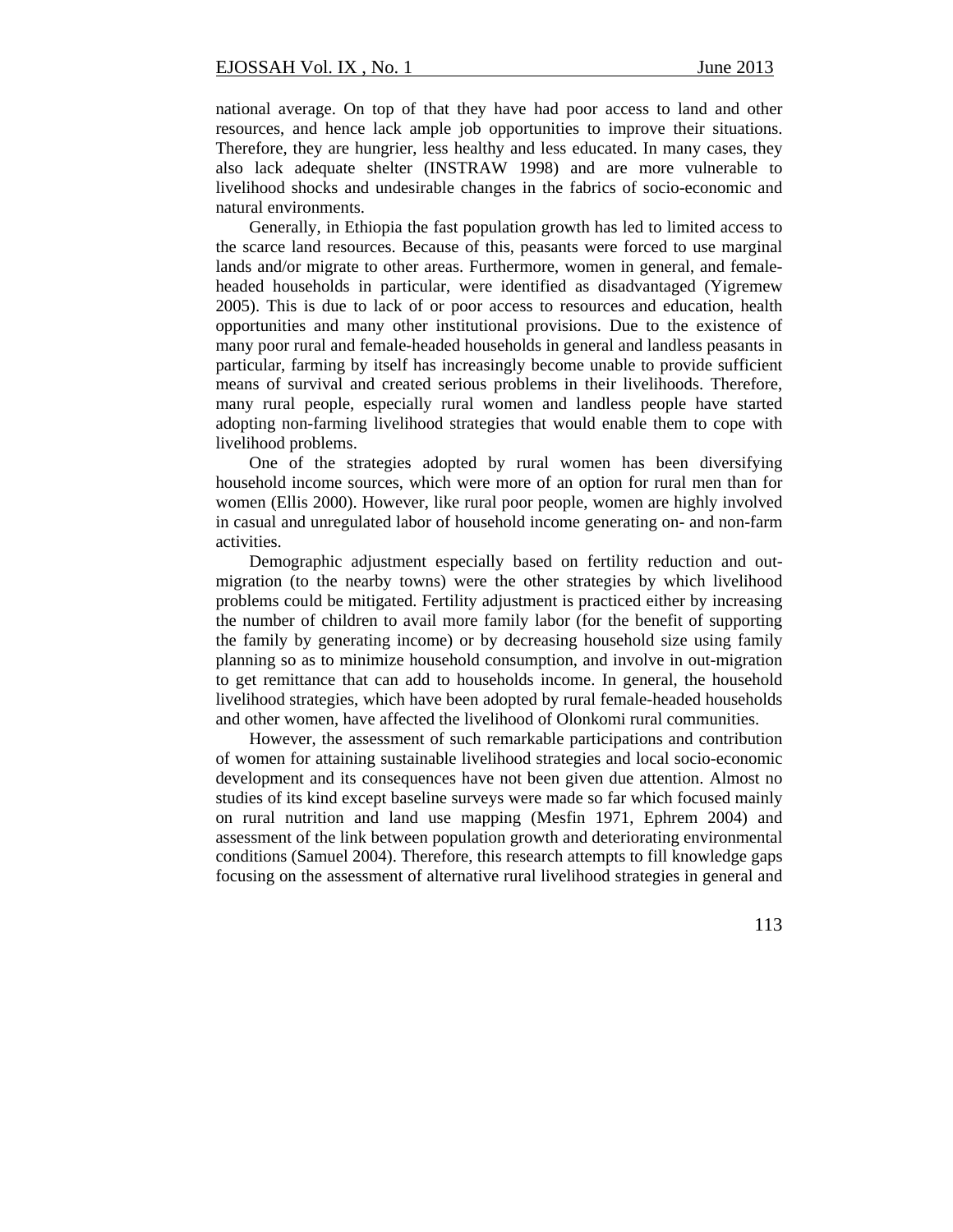female-headed households in particular with emphasis on household income diversification and demographic adjustment in the context of population growth in Olonkomi area. The thesis is that there is an ongoing rural livelihood diversification as well as demographic adjustment, and these have been contributing to improvement of livelihood situation in the area.

#### **Objectives of the Study**

The paper assesses the contribution of alternative rural livelihood strategies that involve on- and non-farm activities, demographic adjustments and rural outmigration to the livelihood of rural communities in general and rural women in particular of Olonkomi area in the context of fast population growth and scarce land resources. In line with this, it was specifically intended to identify further the extent of access to and control that rural women have on livelihood resources; explore the various strategies adopted to diversify sources of rural household income; evaluate current level of fertility rate, its trend and impacts on livelihood conditions; and assess participation of women in family planning and migration and their impact on livelihood options.

#### **Materials and Methods**

#### **Sources of Data and Methods of Acquisition**

Both primary and secondary data were used to address objectives of the study. The primary data were generated through household socio-economic and demographic surveys. Structured questionnaires were distributed to the randomly selected 150 household heads in two purposively identified rural *kebele* peasant administration units. It was designed mainly to generate data on household characteristics, access to land resources, income diversification, current fertility level, migration and livelihood condition of the respondents.

In addition to what is noted above about 30 women in their reproductive age 15-49 were selected from Cheleleka Bobe and Gare Kora *kebele*s and interviewed using unstructured questionnaires. Data on age, life status and education, number of children, and landholding size were acquired using the latter method of data collection. The interviewees were purposively selected to carry on an in-depth interview and gather comprehensive data about women's personal opinions and attitude towards fertility, fertility preferences. The awareness and attitudes of contraceptive use including ever use and current use of birth control methods were also included in the interview. An in-depth interview was made also on migration (who migrated, why, where and how). Some more data on household income

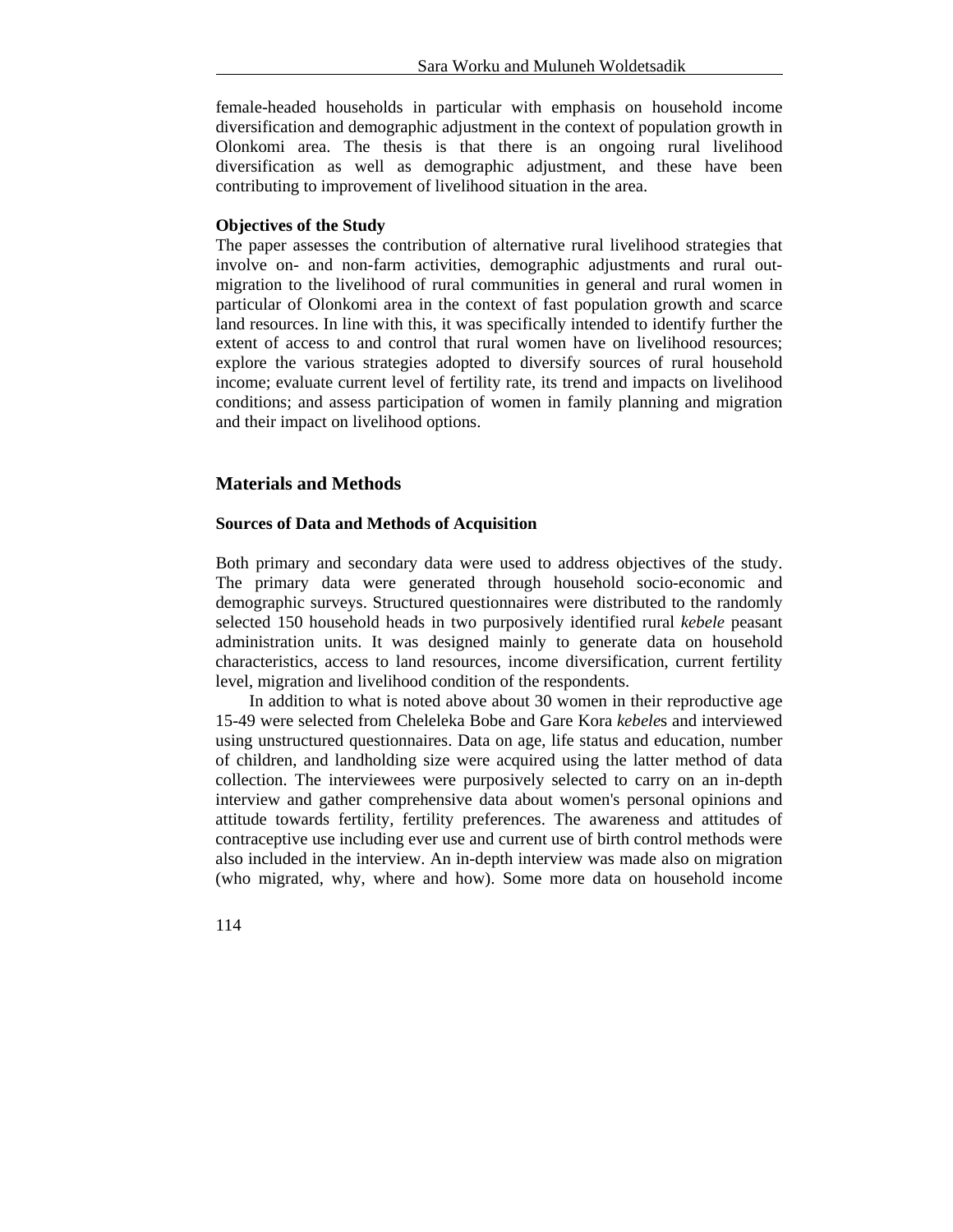diversification and access to resources were also gathered. Along with interviewed women, two group discussions were made in the two KPAs with 8-10 people in a group. Furthermore, general field observations including life history narratives and story telling were used to supplement household data collection. Data on population size and fertility for the first two census periods (1984 and 1994) were obtained and computed from housing and population census reports. Recent population size was obtained from the *wereda* administration office.

#### **Sampling Technique and Distribution**

The sample frame of the study included both female and male-headed households. Olonkomi locality is part of Dendi *Wereda* in Oromia Region, Central Ethiopia. Six KPAUs are found in Olonkomi locality. Among the six two sample KPAUs, Cheleleka Bobe and Gare Kora, were purposively selected based on ecological condition, terrain, accessibility and demographic condition.

About 150 households which accounted for about 15 percent of the total (994 households) were considered for household survey. The target households were stratified (separated) into male and female household heads, which in turn, were subdivided into landholders and landless groups. Then, the 150 target households were selected using systematic random sampling technique. Both qualitative and descriptive statistical methods of data analysis and presentation were employed extensively.

#### **Setting of the Study Data**

Olonkomi is found in Dendi *wereda*, West Shewa Zone, Oromya Region. It is located at about 70 kms west of Addis Ababa, along the Addis Ababa - Ambo main road. The study site covers an area of about  $112$  square km (see Figure 1). The area is dominated by undulating plains in the southern part while it is characterized by rugged hilly topography in the north. The area has an average elevation of about 2500 m.a.s.l. and characterized by slopes ranging from flat and undulating to steep. Most of the Olonkomi locality is situated in the *Awash* River basin but a small section of it lies both in the catchment of *Abay* River in the north and *Gibe* River in the south. Most part of it is bounded by *Kela* River in the East and *Jemjem* River in the West. The climatic condition is generally sub-humid as measured at Addis Alem, which is located about 9 kms east of Olonkomi; it has a mean annual temperature of 16.5<sup>o</sup>c ranging from 15.5<sup>o</sup>c in November to 18.9<sup>o</sup>c in May. The mean annual rainfall was 1100 mm, which was measured at the station of Olonkomi ( $9^{\circ}$  02 N and 38 $^{\circ}$  02 E, at an altitude of 2300, Samuel (2004).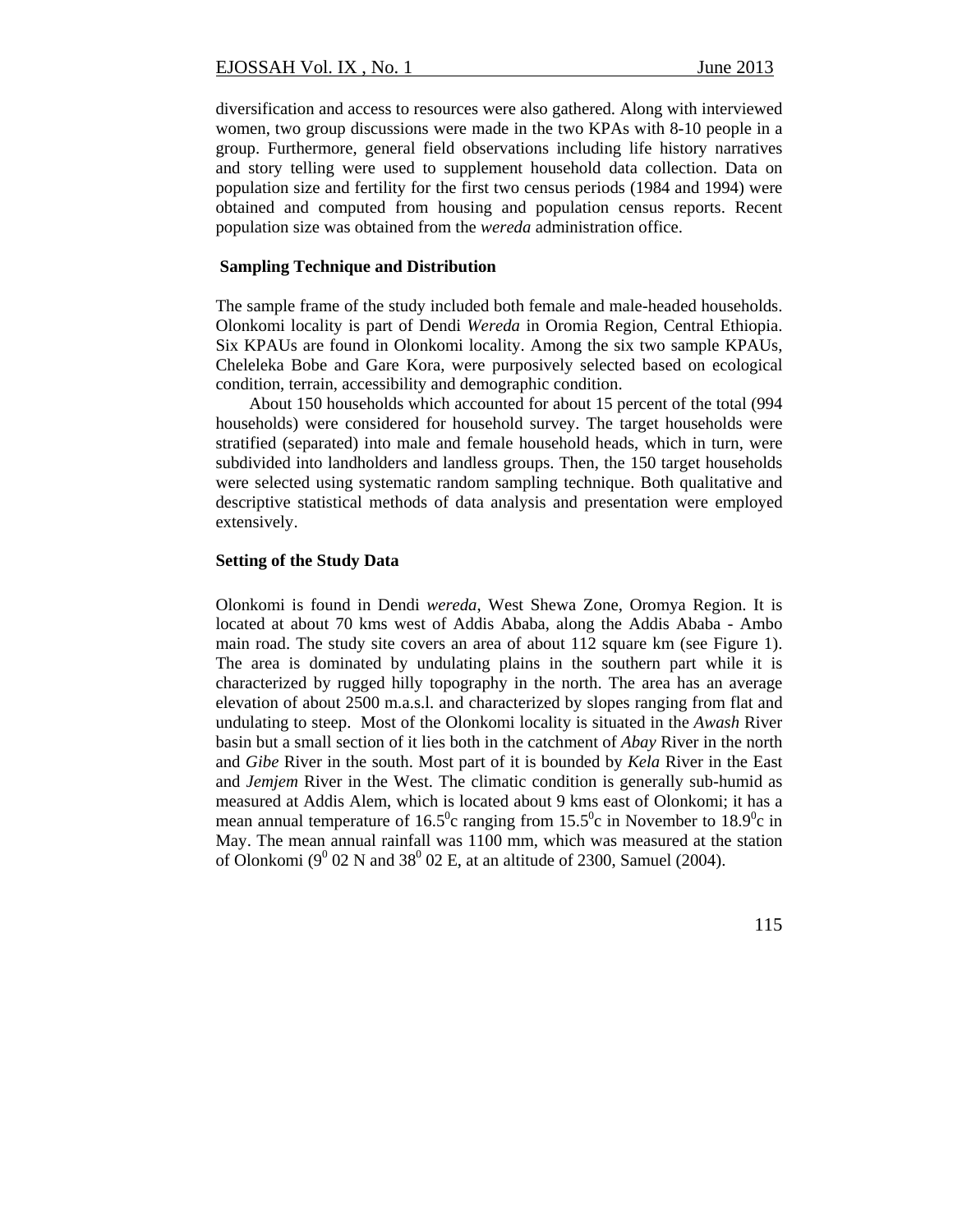Before the second census of Ethiopia was conducted in 1994, Dendi *Wereda* had 109 KPAUs and two towns, namely Ginchi and Olonkomi. Now after restructuring, the number of KPAUs was reduced to 69 but the number of urban settlements increased to three including Ihud Gebya. In the Olonkomi locality, there are six KPAUs; namely, Dega Egu, Gare Kora, Jimjem Legebatue, Cheleleka Bobe, Kellan Imburtue and Finch Godita (see Map 1.).



Figure 1. Location of Olonkomi Area Source: Drawn by the author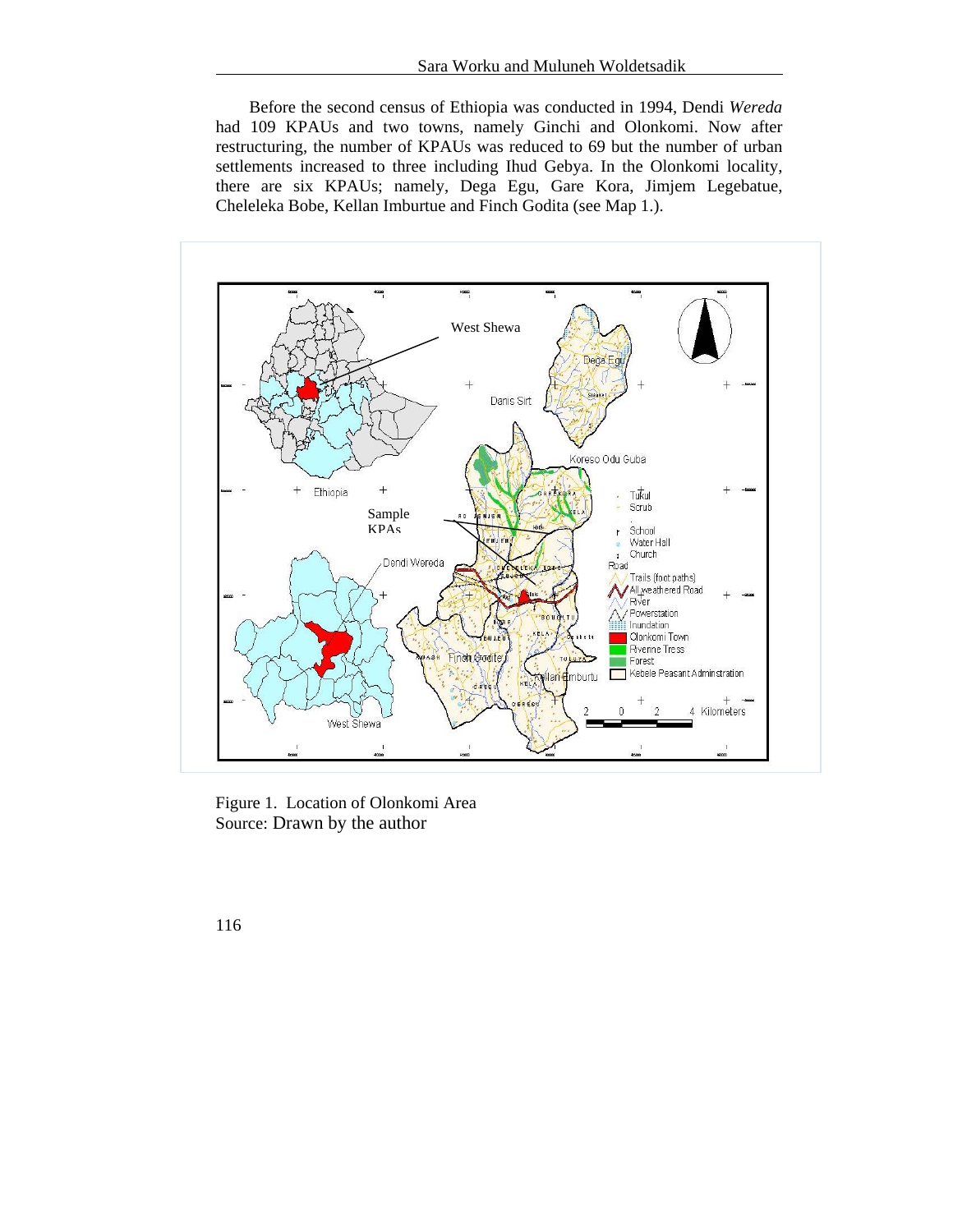The total population of Olonkomi town and its locality was estimated at 30,134 in 2005. Out of this about 51% lived in the six rural KPAs while about 49 % inhabited the town of Olonkomi. Both Oromos and Amharas inhabit the rural Olonkomi localities, including the town. However, the Oromos constitute the largest proportion of the population of the area.

Settlements are found in small clusters scattered all over the area. It is only along the Kora ridge that settlement is sparse. In many cases eucalyptus trees have surrounded settlements. The northern part of the area has patches of forest residue and riverine tree covers, while the remaining part is devoid of natural forest cover. Peasant tukuls were mostly of thatched roof, circular type, and the walls were made of poles and plastered with mud. However, there were some corrugated iron-roof houses. Rural livelihood largely depends upon subsistence agriculture, involving mixed farming of crop and livestock. Agriculture was characterized by traditional methods of farming, smallholdings and low productivity. There was one clinic and one first and second cycle school that provide provision of health and education. The main Ambo road transects the area passing through Olonkomi town.

#### **Theoretical Perspectives and Review of Related Literature**

#### **Sustainable Rural Livelihood Framework**

It was noted that rural development theories are various, nearly as heterogeneous as rural areas themselves, and evolved over time as international attitudes have changed (Shumet 2012). Although oversimplified the trends may be summarized as a focus on modernization and large-scale state investment in the 1960s; strong state intervention and social investments in the 1970s; structural adjustment policies (SAPs) and associated market liberalization in the 1980s; and finally a more balanced attempt at poverty reduction based on public participation in the 1990s (Ellis and Biggs 2001, Ashley and Maxwell 2001). In the mean time rural development policies of the 1980s and 1990s shifted from a 'top-down' management approach to one of 'bottom-up' participation. As the failures of SAPs became evident, donors began to fund social programs through non-governmental agencies (North and Cameron 2000). Since then rural development endeavors have been viewed as participatory processes (Shumet 2012).

Despite such policy fluctuations, the dominant paradigm of development remained largely unchanged. Ellis and Biggs (2001) identified it as "agricultural growth based on small farm efficiency". However, the prevalence of large farms characterized by declining agricultural prices and the preponderance of environmental degradation challenged this paradigm. Hence, the small farms may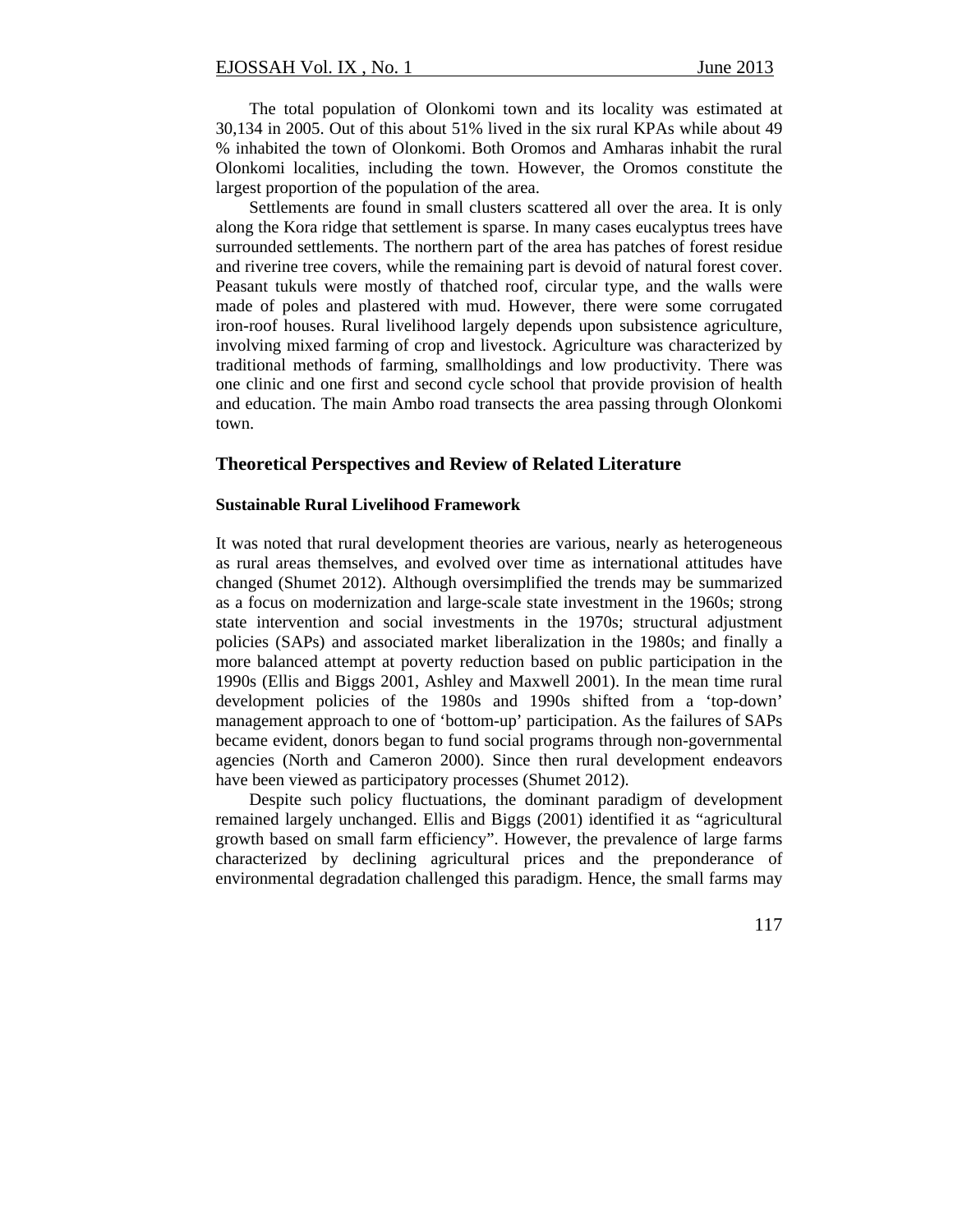not any longer broadly assume to have greater efficiency. Most problematic for the theory of small farms (poor) efficiency has been the increasing realization of the importance of 'rural livelihood diversification' out of agriculture (Ellis and Biggs 2001).

#### **Current Trends in Rural Development Theories**

Despite 50 years of development endeavors based on the above noted paradigms, policy environments and theoretical restructuring, the number of poor remained rising until the late 1990s (Gilling et al 2001). Meanwhile, the share of aid and attention focused on rural development and agriculture was small and declining. This has resulted in a paradigm shift, with increased emphasis on broad-based action which targets rural life rather than agriculture alone. This emphasis includes not only increased income of the poor but also improved access to assets and services, empowered the poor to participate in decision-making processes, and reduced the vulnerability which drives rural poverty through a focus on diversification (Gilling et al 2001).

This integrated poverty reduction approach was adopted in the international poverty reduction forum and then by the World Bank (WB) and the International Monetary Fund (IMF) demonstrating a national policy framework for poverty reduction prior to funding (Gilling et al 2001). Thus, it appears that international agencies have adopted the ideology of 'bottom up' rural development, and are seeking more coordinated and long-term poverty reduction initiatives (Ellis and Biggs 2001).

The main narrative in current development theory is the 'sustainable livelihoods approach' (SLA) (see Fig 2), which recognized the deficiencies of a solely income-based measurement of poverty, and adopted a multi-dimensional view of poverty including indicators to measure improvements or shortcomings pertaining to health, education and environment (Prowse 2008). It emerged in the mid-1990s as an integrated, people-centered approach to research and policy formulation. It has had a significant influence on rural development policies and can be used as a tool of understanding rural lives in their totality, including varied lived experiences of continuity and change (Cameron 2005).

The concept of livelihood is widely used in contemporary writings of poverty and rural development, but its meaning can often appear elusive (Ellis 2000). A popular definition is that provided by Chambers and Conway (1992) wherein a livelihood comprises the capabilities, assets (including both material and social assets) and activities required for a means of living. Briefly, one could describe a livelihood as a combination of the **resources** used and the **activities** undertaken in order to live (DFID 2000), but it is one way of "organizing" the complex issues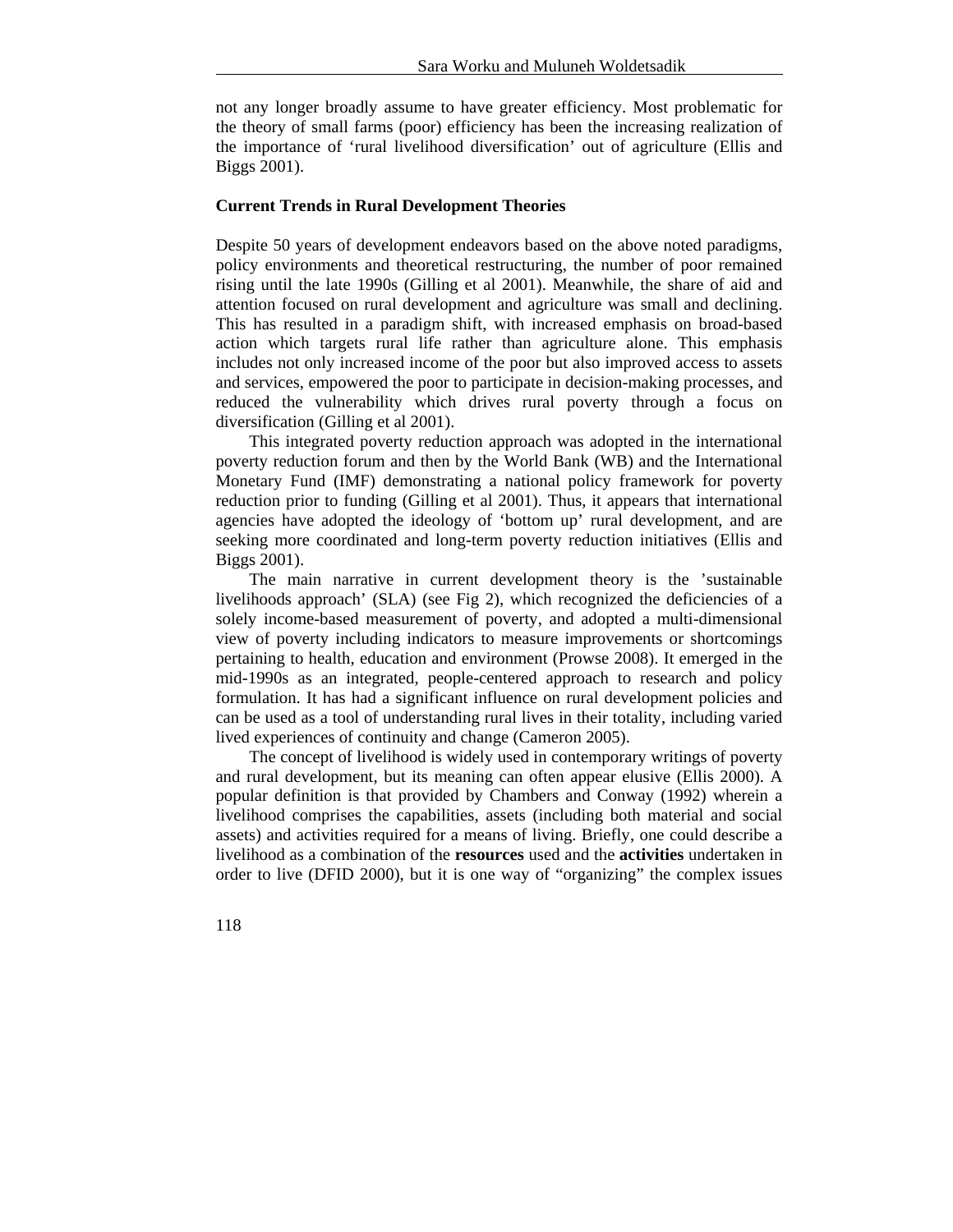surrounding livelihood; it is not the only way. A livelihood is sustainable when it can cope with and recover from **shocks** and maintain or enhance its capabilities and assets both now and in the future (Chambers and Conway 1992). The focal point of the sustainable livelihood approach has been people in the rural areas, their assets, their needs, their aspirations, and also their constraints (Gerster 1999).

A primary objective of the sustainable livelihoods approach (SLA) is to understand how **policies, institutions, assets and processes** affect local livelihoods. The basic features common to SLA is that it focuses on the livelihoods of the individual, rejects the standard procedure of conventional approaches of taking a specific sector such as agriculture, water, or health as point of entry, and it places great emphasis on people involving in both the identification and implementation of activities where appropriate. Moreover, the SLA differs from other approaches in that it does not necessarily aim to address all aspects of the livelihoods rather it employs a holistic perspective in the analysis so as to identify those issues of subject areas where an intervention could be strategically important for effective wellbeing construction (Scoones 1998). The SLA, therefore, follows the principles of being people-centered, responsive, participatory, building on people's strengths (assets) and addressing vulnerabilities, holistic, multi-level, and conducted in partnership, sustainable, and dynamic and are not static (Scoones 1998).

Scoones (1998), by way of outlining the whole process of sustainable livelihood framework (Fig 2), poses a question that given a particular (*vulnerability) context-* policy setting, politics, history, agro-ecology and socioeconomic conditions- what combination of *livelihood resources* (household assets, different types of capital) result in the ability to follow combination of *livelihood strategies* (agricultural intensification/extensification, livelihood diversification and migration) with what *livelihood outcomes*?

What may be interesting is *the institutional processes*, i.e. matrix of formal and informal institutions and organizations, which mediate the ability to carry out such (*livelihood) strategies* and achieve (or not) such (*livelihood*) *outcomes*.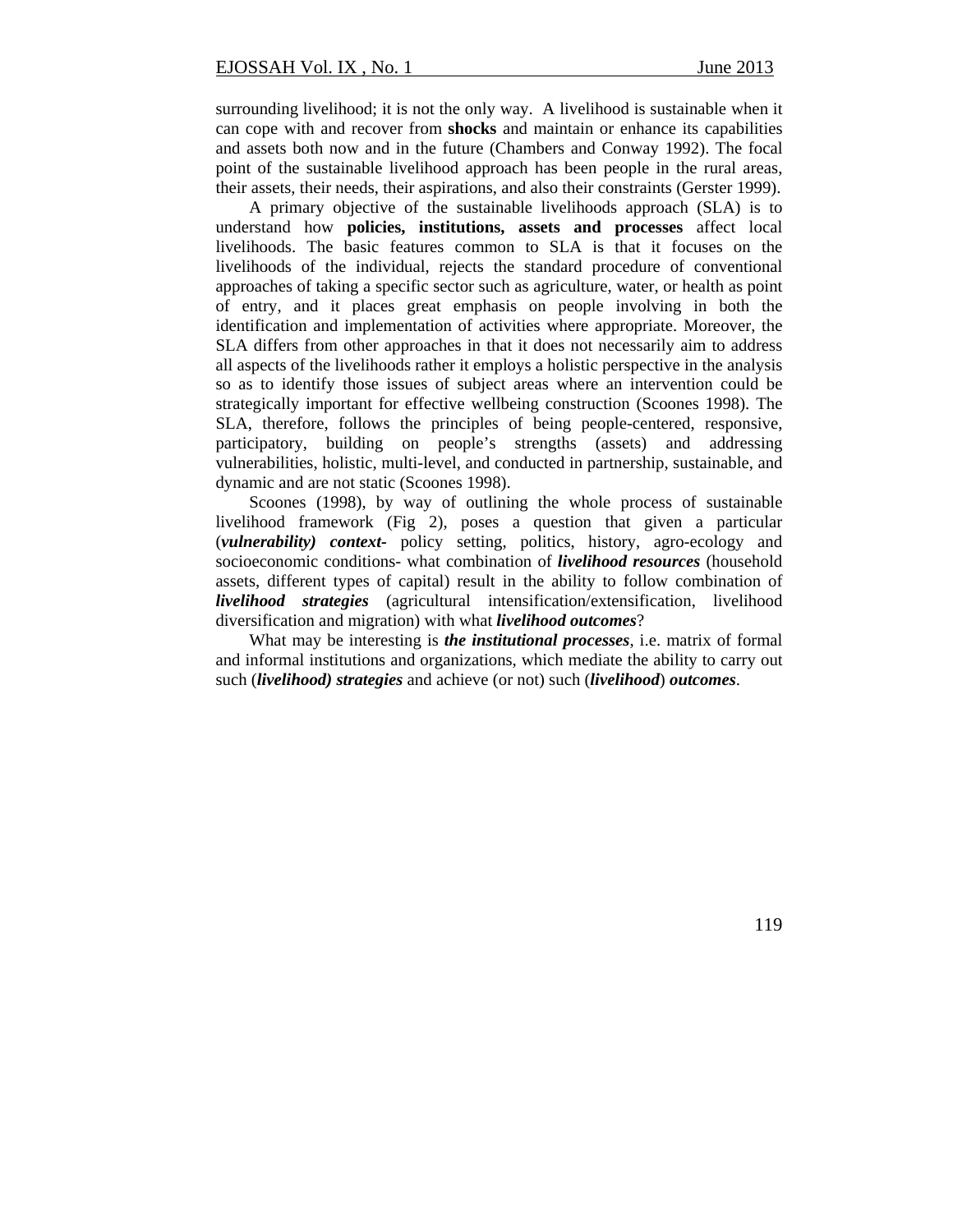

Figure 2: Sustainable Livelihood Framework Source: Adapted from Scoons (1998)

## **Livelihood Diversification as a Survival Strategy: Review of Literature**

In the absence of employment opportunities in the primary industries such as mining and other secondary and tertiary industries in a country, the scarce land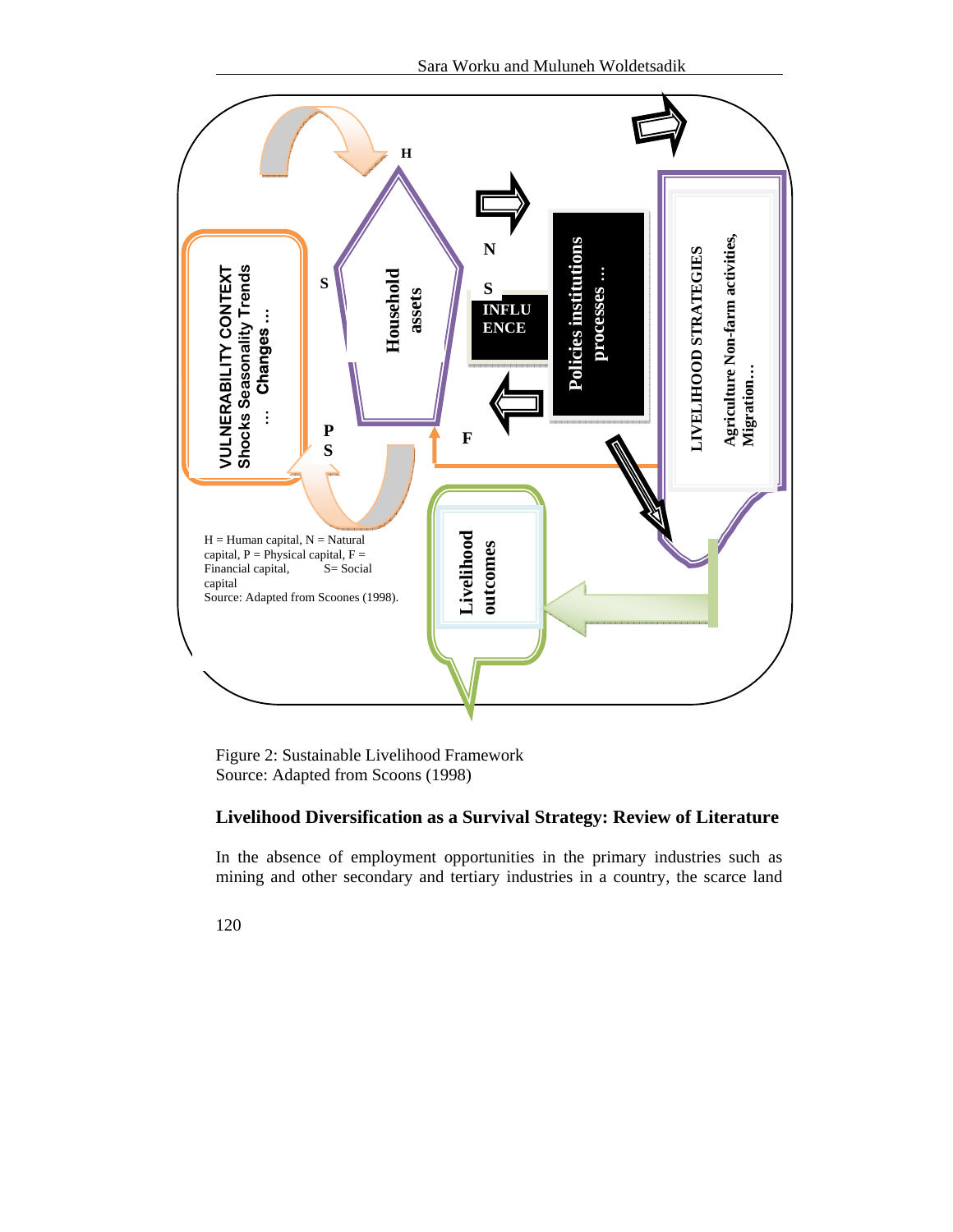resource was distributed among the rural people. As a result, many people became landless and many others were forced to have very small farm. Tegegne (2000) asserted that the peasant model that shows peasants' livelihood which is reliant only on access to land is no longer adequate to depict the rural economy.

In various regions of the world, the patterns of rural diversification showed much difference. Studies proposed that rural households engaged in various activities rely on diversified income portfolios. In sub-Saharan Africa, roughly 50 present of the rural household incomes were generated from non-farm activities and transfers from urban areas or abroad in the form of remittances and pension payment (FAO 2004). This accounted for about 36 percent in Ethiopia (Reardon 1997 cited in Degefa 2005). This figure was as much as 80-90 percent in South Africa. However, in South Asia, 60 percent of rural household's income on average was from non-farm sources (Ellis 1998).

The nature of diversification differs along with the economic status of households and gender. The better off ones tend to diversify in the form of nonfarm business activities (trade, transport, shop keeping, brick market and so on.), while the poor tend to diversify in the form of casual wage work. In case of gender, diversification is more of an alternative for rural men than for women. This may be due to the fact that men and women have different assets, access to resources and opportunities. Women rarely own land, have lower coverage of education due to discriminatory access as children to schools, and their access to productive resources as well as decision making process tend to take place through the mediation of men. Furthermore, women typically face up to a narrow range of labor markets than men. This is reflected more in occupational segregation and wage differentials. Hence, it appears diversification can improve household livelihood security while at the same time trapping women in customary roles (Ellis 1999).

 It is clearly shown that the largest proportions (85%) of the formal sector jobs in developing countries were dominated by men, while female-dominated occupations account for 15 percent (Ellis 2000). This shows that much of women's exclusion from mainstream economic opportunity has guided their participation in casual, informal and unregulated labor at rates that exceeded those of men (Oberhauser 1998). Therefore, women's livelihood diversifications role focused more on the informal sectors. It occupied 30–70 percent of the labor forces in the developing countries in which a growing majority or informal sector workers are women (INSIRAW 1990). In addition to the total involvement of women in income generation, they have been responsible for domestic tasks and agricultural production burdens, which placed significant pressure on their time and physical well-being.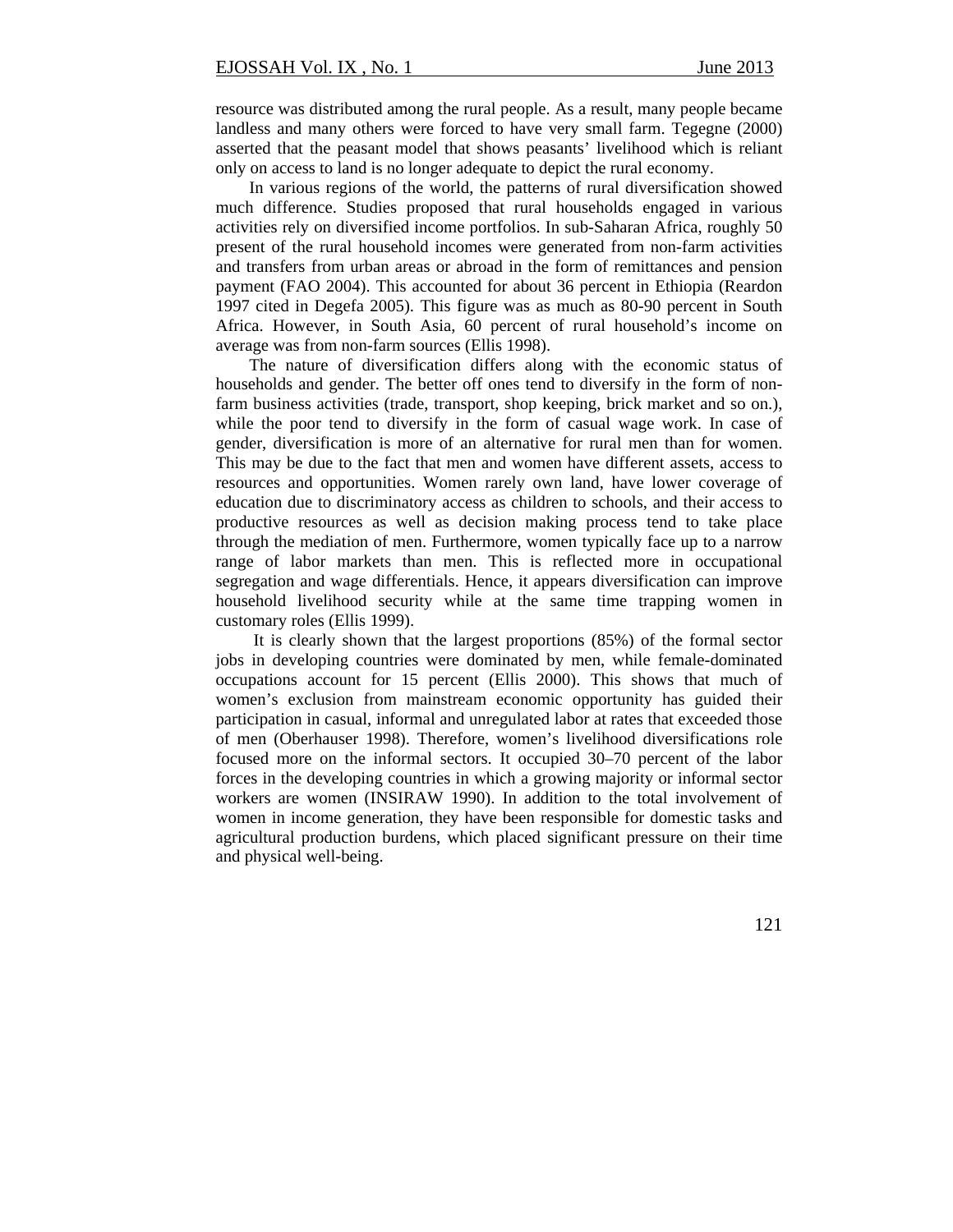#### **Demographic Adjustment**

In developing countries, people devise different mechanisms, which enable them to cope with adversely affecting livelihood conditions. Adjustments of fertility and migration are among the strategies by which humans attempt to alleviate livelihood problems and hence to sustain life.

Adjustment in fertility could involve either raising or lowering the number of children in a family (per woman). In either cases, the levels of fertility tends to influence income saving, expenditure, education and labor supply. Of course, the consequence from the adjustment of fertility level could be either positive or negative. The presence of a large number of children in a household may reduce per capita income. However, in sub-Saharan Africa, a large number of children in a household are assumed to enhance access to land resource and labor supply and hence positively contributing to the household's income (Virginina 1990).

In many parts of Ethiopia, marriage takes place at an early age. Thus, the total fertility rate in rural area was seven children per woman (CSA 1998). According to the 1994 census results, the high level of fertility rate was assumed to have emanated from parents' demand for more labor force, social respect and economic support at old age (Assefa 1992). However, a large size of children raises the need for more subsistence (food), clothing, schooling and health care. It also increases the chance of health complications on women during pregnancy and delivery. Hence it adversely affects the livelihood conditions of women, households and the community at large.

Rural out-migration is the other option that rural people employ to overcome some of the livelihood challenges (shocks) in their households. A study made in Latin America revealed that females were more migratory than their counterparts while male were found more dominant in the case of Africa (Todaro 1976). Low income, poor agricultural productivity, drought and poverty have been the main factors that pushed people out from their agrarian economy. The outward movement of individuals was also stimulated by the availability of income and employment opportunities, strong pull factors, at the place of destination (ILO 1960).

In Ethiopia 25 percent of the population was migrant (internal) (CSA 1999). The direction of population movement has been from North to Central, South, Southeast and Southwest parts of the country. The main push factors were drought, environmental degradation, famine and poverty. A study conducted on internal migration in the Arsi region reported that female migrants dominated intra-regional migration while males dominated the inter-regional movement (Almaz 1990). Conceding with the study of Todaro (1976), Almaz explained that economic factors have been the main drives of migration in the country. In doing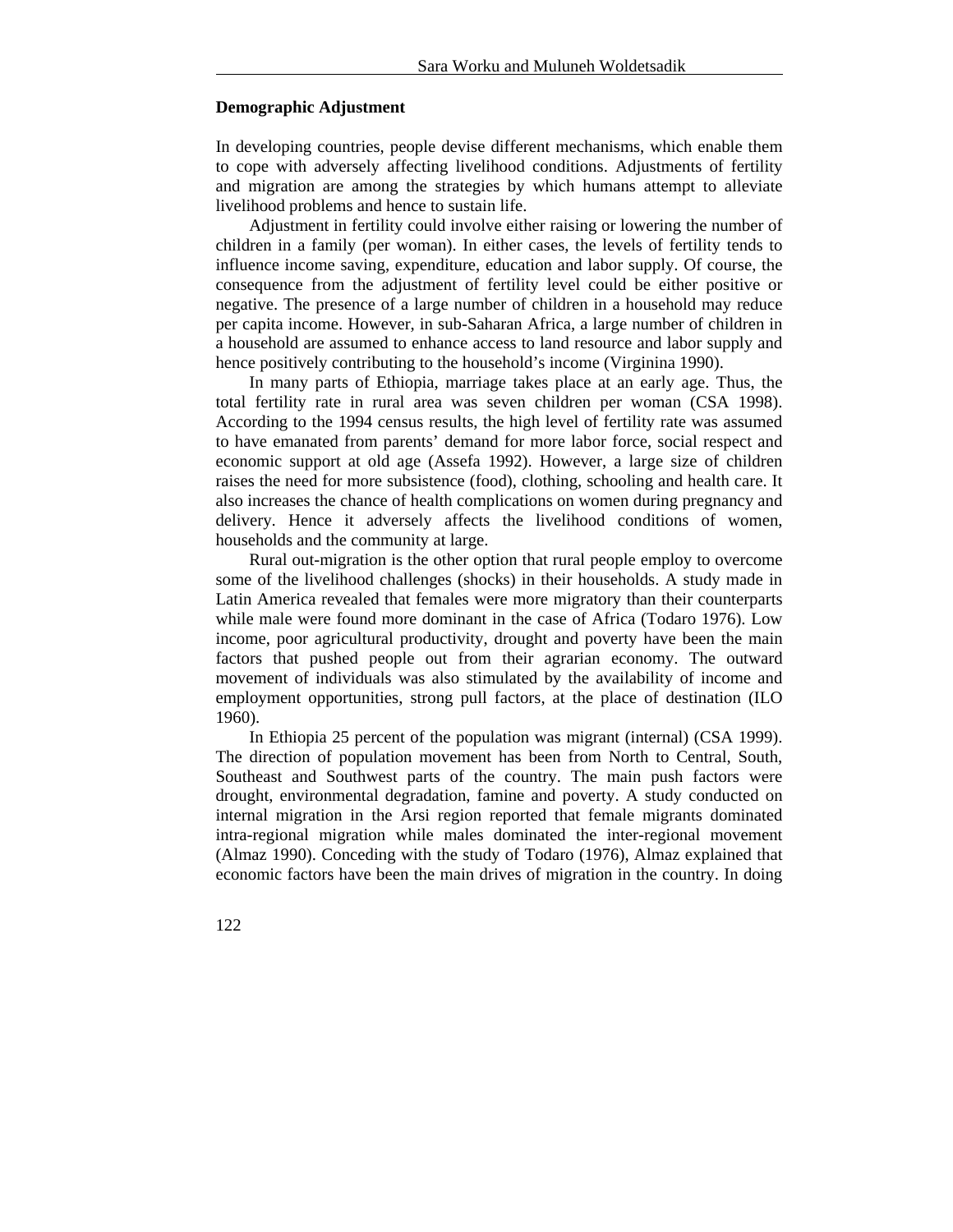so migrants can improve the standard of living of themselves and their households by sending and bringing home money and other resources including new skills and ideas in the form of remittances that would enable to diversify household income (Almaz 1990).

#### **Results and Discussions**

#### **Typology and Background Characteristics of the Households**

**Local Perception of Wealth Categories and Indicator**: The criteria used during the participatory household wealth ranking exercises were similar in the two sample KPAs. Poor households were identified based on the size of their landholding, number of livestock owned, and possession of corrugated iron-roof houses rather than thatched houses, availability of adult male labor and their status of saving. The better-off households owned at least two pair of oxen, large size of land, corrugated iron-roof house, have considerable amount of cash deposit or cereals for unfavorable seasons, and engaged in capital-intensive activities like livestock and grain trade. However the remaining categories owned less than a pair of oxen or none, small or marginal land and sometimes they become landless and own thatched houses, etc. Using these criteria, all households in each KPA were designated as very poor, poor and better-off households. Accordingly, about 39 and 38 percent of the respondents from both Cheleleka Bobe and Gare Kora KPA, respectively, were categorized as poor and very poor households, while the remaining about 23 percent better off (see Table 1).

|                   | <b>Grand Total</b><br><b>Samples KPAs</b> |                |             |      |                |             |                |                |           |
|-------------------|-------------------------------------------|----------------|-------------|------|----------------|-------------|----------------|----------------|-----------|
| <b>Household</b>  |                                           | Cheleleka Bobe |             |      | Gare Kora      |             |                |                |           |
| typology          | Male                                      | Female         | Total       | Male | Female         | Total       | Male           | Female         | Over all  |
| <b>Very Poor</b>  | 27                                        | 11             | 38<br>(38%) | 12   | 7              | 19<br>(38%) | 39             | 18             | 57 (38%)  |
| Poor              | 30                                        | $\overline{7}$ | 37<br>(37%) | 18   | $\overline{4}$ | 22<br>(44%) | 48             | 11             | 59 (39%)  |
| <b>Better off</b> | 25                                        |                | 25<br>(25%) | 8    | 1              | 9<br>(18%)  | 33             | $\overline{1}$ | 34(22.6%) |
|                   | 82                                        | 18             | 100         | 38   | 12             | 50          | 12             | 30             | 150       |
|                   |                                           |                | $(100\%)$   |      |                | (100%       | $\overline{0}$ |                | $(100\%)$ |

#### **Table 1**: Typology and Distribution of Households by KPAs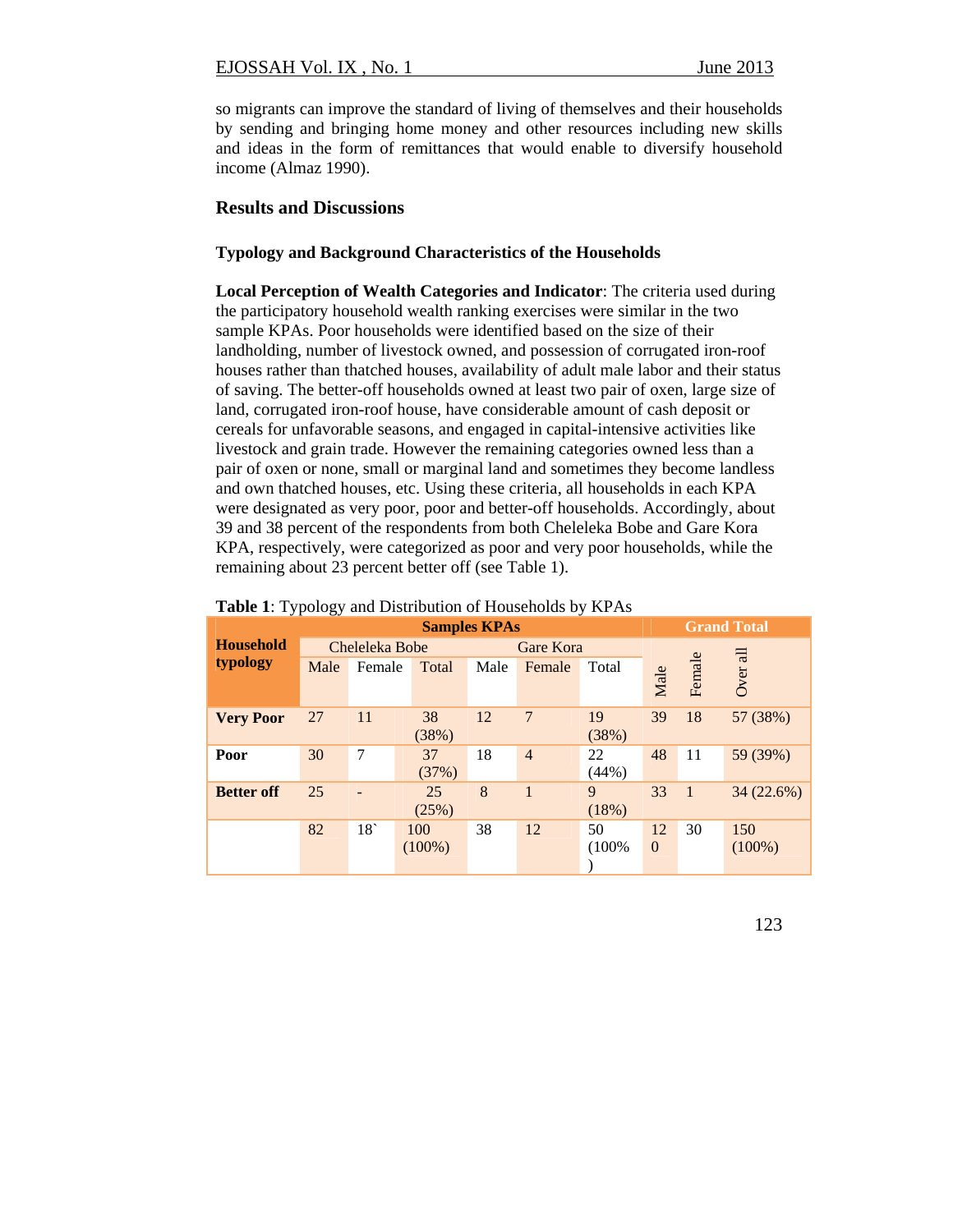## **Socio-economic Profile of the Surveyed Households**

Table 2 shows the distribution of households by socio-economic characteristics of the two KPAs. In most of the variables, there is a slight variation among the KPAs. Generally, observed average size of the household and landholding sizes were 6.15 and 2.18 hectares per households respectively. A household in both KPAs owns at least one ox, 32 percent of them have corrugated iron roof and average household agricultural labour size was about 4 persons.

| <b>Household characteristics</b> | <b>Cheleleka Bobe</b>         | <b>Gore Kora</b>         |
|----------------------------------|-------------------------------|--------------------------|
|                                  | (Mean values for sample)      | (Mean values for         |
|                                  | (100)                         | sample) (50)             |
| Household size (no.)             | 6.15                          | 6.16                     |
| Age of household head (yrs)      | 47.37                         | 47.84                    |
| Labour size (no)                 | 4.40                          | 3.94                     |
| Land owned (ha)                  | 2.21<br>$(8.86 \; Timad \;*)$ | $(8.6 \; Timad)$<br>2.15 |
| Land fragmentation (plots)       | 4.6 plots                     | 3.7 plots                |
| Oxen /bull owned (TLU)           | 1.75                          | 1.44                     |
| Cow/heifer owned (TLU)           | 1.33                          | 1.25                     |
| Goats /sheep owned (TLU)         | 0.15                          | 0.20                     |
| Donkey /horse owned (TLU)        | 0.61                          | 0.43                     |
| Chicken owned (no)               | 3.2                           | 2.5                      |
| <b>Bee hive (no)</b>             | 0.42                          | 0.38                     |
| <b>Households with</b>           |                               |                          |
| Corrugated iron roof $(\% )$     | 38                            | 32                       |
| Thatched houses (%)              | 62                            | 68                       |

|  |  | <b>Table 2:</b> Variations of Household Socio-economic Characteristics by KPAs |  |
|--|--|--------------------------------------------------------------------------------|--|
|  |  |                                                                                |  |

Source: Field survey, 2006; \* one *timad* equals to 0.25 of a hectare.

Table 3 also shows variation and distribution of households by socio-economic characteristics as identified based on categories. Variation was also observed considerably among different income (wealth) groups identified based on assets. In particular, the low-income groups (very poor and poor) were marked by lower education attainment, diminutive landholding size, smaller labor size and number of cattle owned, and house construction as compared to the other two income (wealth) groups. Age wise, very poor households were found younger than the other two social groups. This was due to the fact that many of the very poor households with younger heads were landless.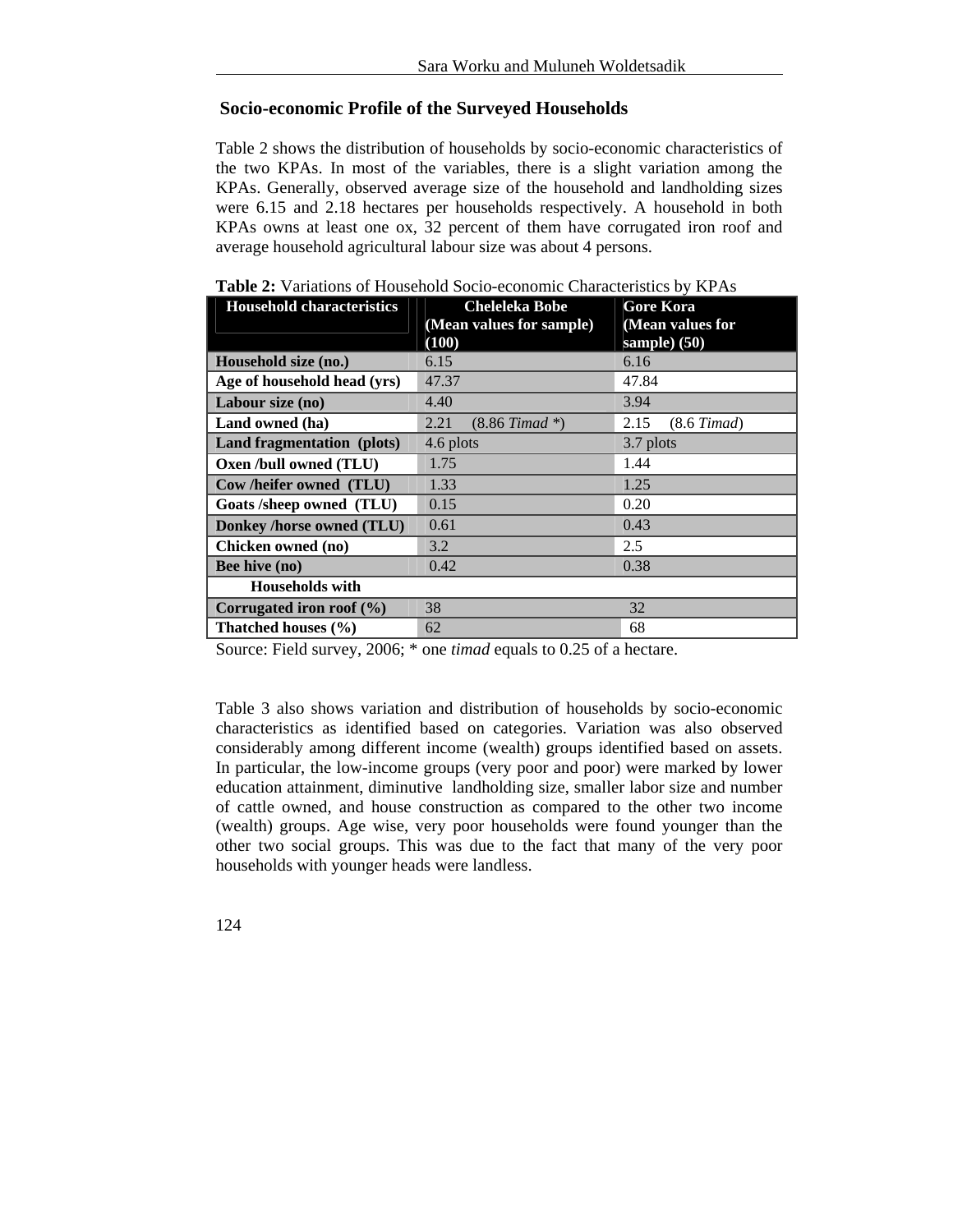|                                           |             | <b>Household Heads</b>   |                      | <b>Socio-economic Class</b> |                         |  |
|-------------------------------------------|-------------|--------------------------|----------------------|-----------------------------|-------------------------|--|
| <b>Household characteristics</b>          | Male<br>120 | Female<br>30             | <b>Poorest</b><br>57 | Poor<br>59                  | $Better -$<br>off<br>34 |  |
| Household size (no.)                      | 6.45        | 4.97                     | 4.84                 | 6.59                        | 7.59                    |  |
| Age of household head (yrs)               | 46.34       | 52.27                    | 44.44                | 47.08                       | 53.47                   |  |
| <b>Education levels (household heads)</b> |             |                          |                      |                             |                         |  |
| Illiterate $(\% )$                        | 70.0        | 93.3                     | 45.5                 | 34.8                        | 19.6                    |  |
| Church school (%)                         | 4.2         | $\overline{\phantom{0}}$ | 20                   | 40                          | 40                      |  |
| Read and write $(\% )$                    | 9.2         | ٠                        | 18.2                 | 45.5                        | 36.4                    |  |
| Grade1- $6$ $%$ )                         | 10.8        | 3.3                      | $-$                  | 64.3                        | 35.7                    |  |
| Grade 7-12 (%)                            | 5.8         | 3.3                      | 37.5                 | 50                          | 12.5                    |  |
| <b>Labor force size</b>                   | 4.34        | 3.90                     | 3.27                 | 4.54                        | 5.35                    |  |
| Land owned (ha)                           | 2.13        | 2.08                     | 1.51                 | 2.28                        | 3.05                    |  |
| Land fragmentation (plots)                | 4.28        | 4.36                     | 2.75                 | 5.05                        | 5.58                    |  |
| Oxen /bull owned (TLU)                    | 1.79        | 1.05                     | 0.42                 | 1.93                        | 3.21                    |  |
| <b>Donkey/horses (TLU)</b>                | 1.34        | 1.14                     | 0.091                | 0.54                        | 1.34                    |  |
| Cow /heifer owned (TLU)                   | 0.18        | 0.10                     | 0.55                 | 1.40                        | 2.41                    |  |
| Goats /sheep owned (TLU)                  | 0.61        | 0.02                     | 0.04                 | 0.19                        | 0.26                    |  |
| Chicken owned (no.)                       | 3           | 2.93                     | 1.98                 | 3.32                        | 4.11                    |  |
| Bee owned (no.)                           | 0.44        | 0.26                     | 0.2                  | 0.32                        | 0.82                    |  |
| <b>Household with</b>                     |             |                          |                      |                             |                         |  |
| Corrugated iron roof $(\% )$<br>40.3      | 16.7        | 9.4                      | 39.6                 |                             | 50.9                    |  |
| 59.7<br>Thatched houses (%)               | 83.3        | 53.1                     | 39.6                 |                             | 7.3                     |  |

|  |                                     | Table 3: Variation of Household by Socio-economic Characteristics Identified |  |
|--|-------------------------------------|------------------------------------------------------------------------------|--|
|  | based on Income Category and Gender |                                                                              |  |

Source: Field survey, 2006

Table 3 shows that gender of household heads, be it female or male, makes differences in the socio-economic as well as demographic behavior of the households. In most cases female-headed households appeared disadvantaged. They were less educated, have had smaller household and hence scarce labor force, and diminutive landholding size, lesser number of livestock and other asset constraints.

In addition, Figure 1 shows information disaggregated based on gender to examine whether the observed economic differentiation follows gender line. Out of 30 female-headed sample households 60 percent were regarded as very poor. The other two social groups, poor and better-off, accounted for 37 and 3 percent of the female–headed respondents while the male counter parts accounted for only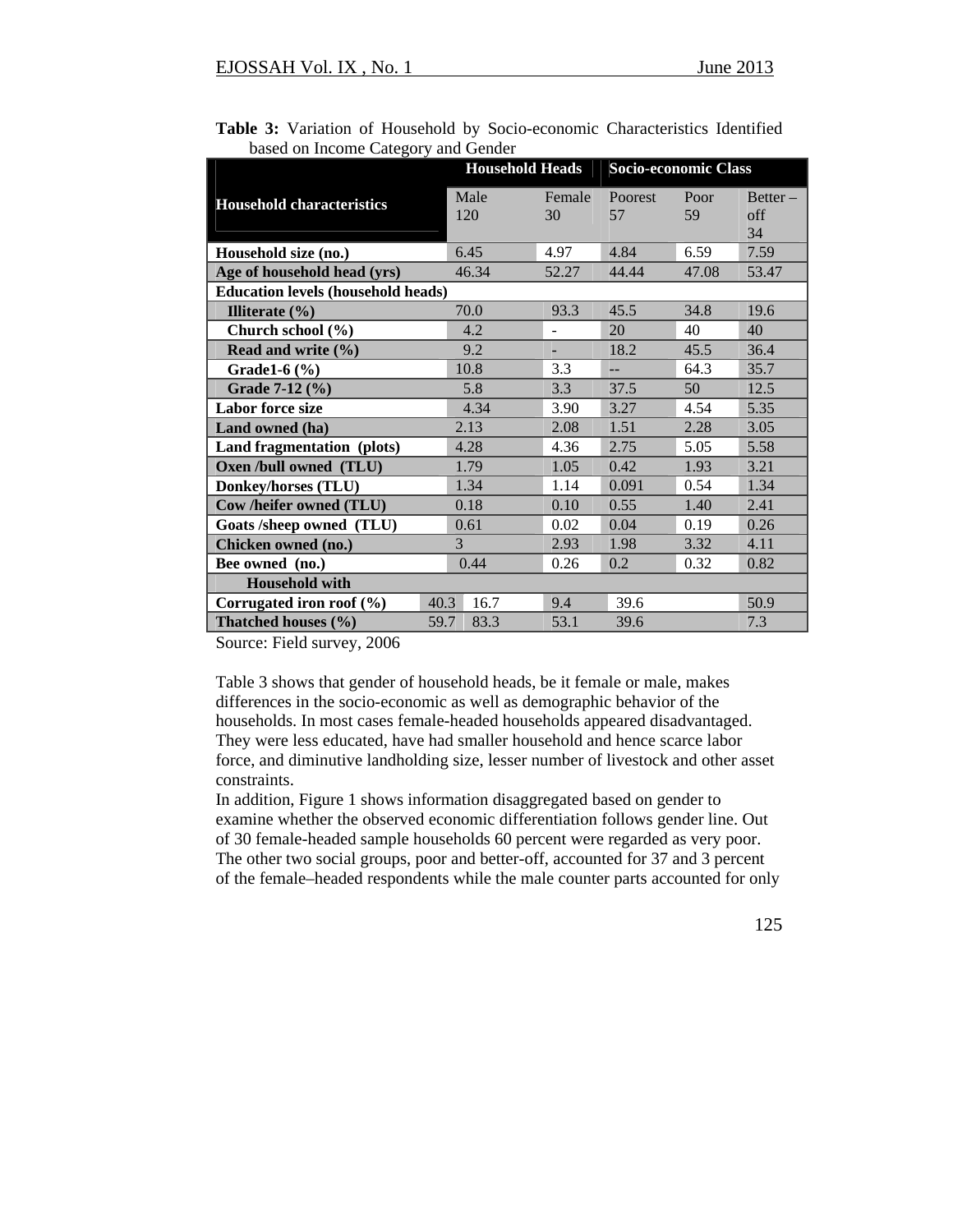40 and 28 percents of the respondents respectively.



Figure 3: Gender Based Socioeconomic Categories

## **Rural Livelihood Strategies in the Olnokomi Locality**

**Livelihood diversification:** In the rural Olonkomi locality, households were found engaged in a number of activities. However, the main activity was crop production meant for consumption and sale. The survey suggests that households were engaged also in activities other than crop production like livestock rearing and off-farm and non-farm activities. In the survey conducted in Kembata and Tembaro zone, Tegegn (2000) observed that the main activity, which accounted for about 69 percent, was on-farm employment in which people engaged in crop production for consumption and sale. The remaining households 31 percent of the communities engaged in off-farm and non-farm activities.

In addition, about 75 percent of the rural households engaged in off-farm/non farm activities such as wage labor, processing and selling local drinks, selling firewood and charcoal, making handcrafts, selling pebbles and receiving remittances from migrant household members. Some recent studies in other parts of Ethiopia also indicated that most households undertook some form of non-farm activities. For instance, Muluneh (2000) in West Gurageland and Tegegne (2000) in Damotgale and Kachabira *Wereda* cited in Degefa, (2005), identified that 73 percent and 70 percent of the sample households engaged in non-farm activities, respectively.

Most of the landless and small landholding households earned their livelihood by engaging in wage labor. Moreover, the landless households engaged in

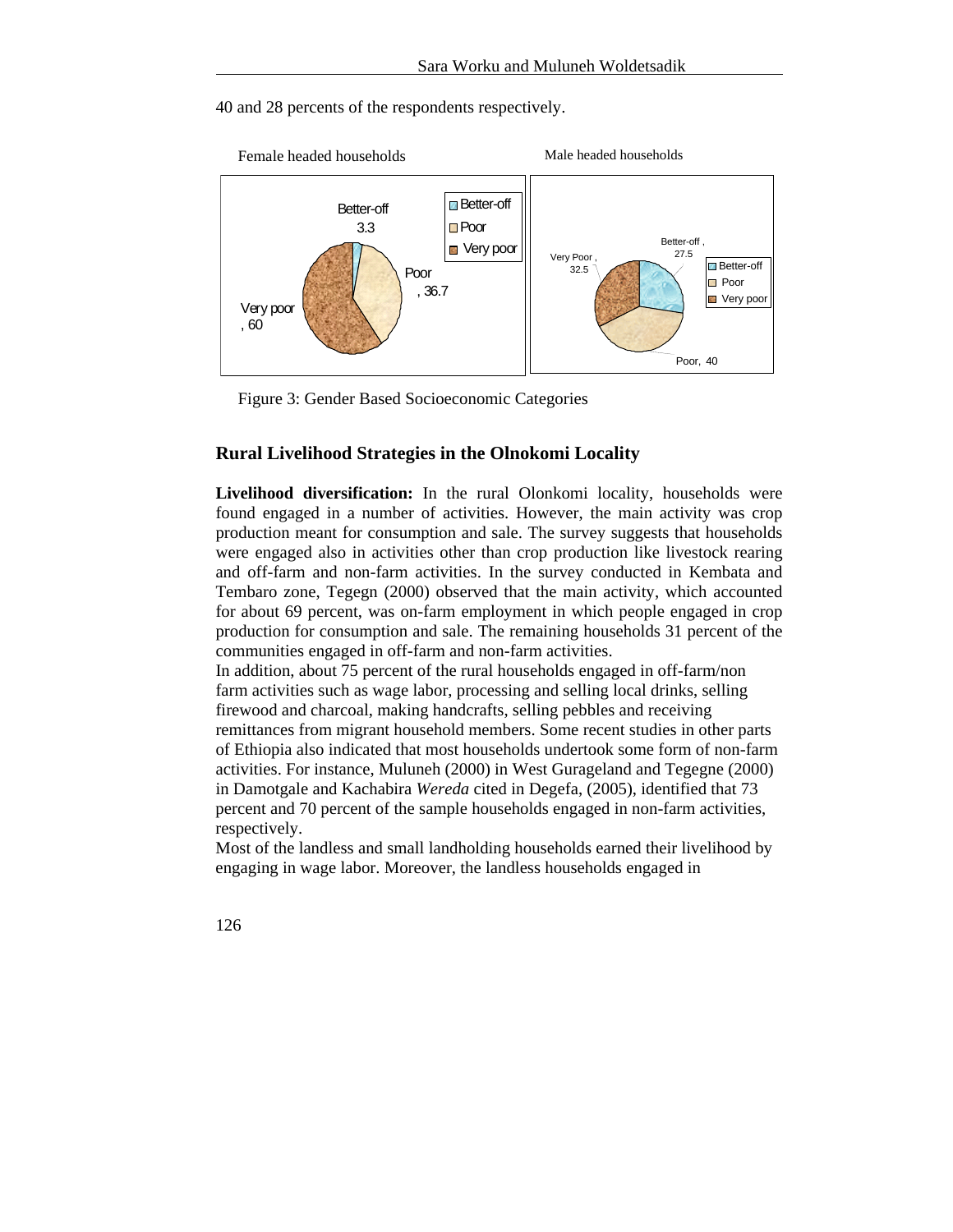transportation sector using cart and pebble collection and selling. They collect some valuable pebbles along river courses and supply it to a market. Such activities are seasonal in character, however.

To cover some of the household expenses, most women in the male-headed as well as female-headed households were engaged with processing local drinks especially *areke* and *tella,* which are not usually profitable and are seasonal activities, requiring more labor. In addition to these, women were engaged also in the selling of fuel wood, charcoals, and vegetables. Especially women of Gare Kora were engaged more in selling in shops and vegetables. Generally, this shows that a less remunerative type of trade (selling local drinks) was more practiced by women of poor or female-headed households. It was practiced more for survival. Hence, the nature of diversification differs along with the economic status of households and gender line (Ellis 1999).

As indicated in Table 4, the average estimated annual income of the households in the two KPAs as a whole was about 5074 Birr or about 825 Birr per person. The highest average annual income was for Cheleleka Bobe. It was about 5858 Birr or about 953 per person while for Gare Kora was the lowest in amount which was about 3506 Birr and 569 Birr per household and person, respectively. On the other hand, male-headed households had the average annual income of about 5627 Birr and 872 Birr per household and per person, respectively. The female-headed households, however, had the lowest average annual income, about 42 percent of male-headed household.

| KPA              | Socio-economic categories |                      |                     |  |  |  |  |
|------------------|---------------------------|----------------------|---------------------|--|--|--|--|
|                  | Very poor (59)            | Poor                 | Better-off (34 no.) |  |  |  |  |
|                  | $no.$ )                   | (57 <sub>no.</sub> ) |                     |  |  |  |  |
| <b>Cheleleka</b> | 781.12 (Birr)             | 924.70               | $1113.3$ (Birr)     |  |  |  |  |
| <b>Bobe</b>      |                           | (Birr)               |                     |  |  |  |  |
| <b>Gare Kora</b> | 476.66 (Birr)             | 552.2                | 777.0 (Birr)        |  |  |  |  |
|                  |                           | (Birr)               |                     |  |  |  |  |

**Table 4:** Mean Annual Incomes by KPAs and Socio-economic Categories

Crop production both for domestic consumption and market accounted for about 57 percent of the average annual income of the households, followed by income from off-farm (18%) and non-farm (14%) activities, respectively (see Figure 4). The income from livestock sales and dairy production accounted for about 12 percent of the average annual income of the households.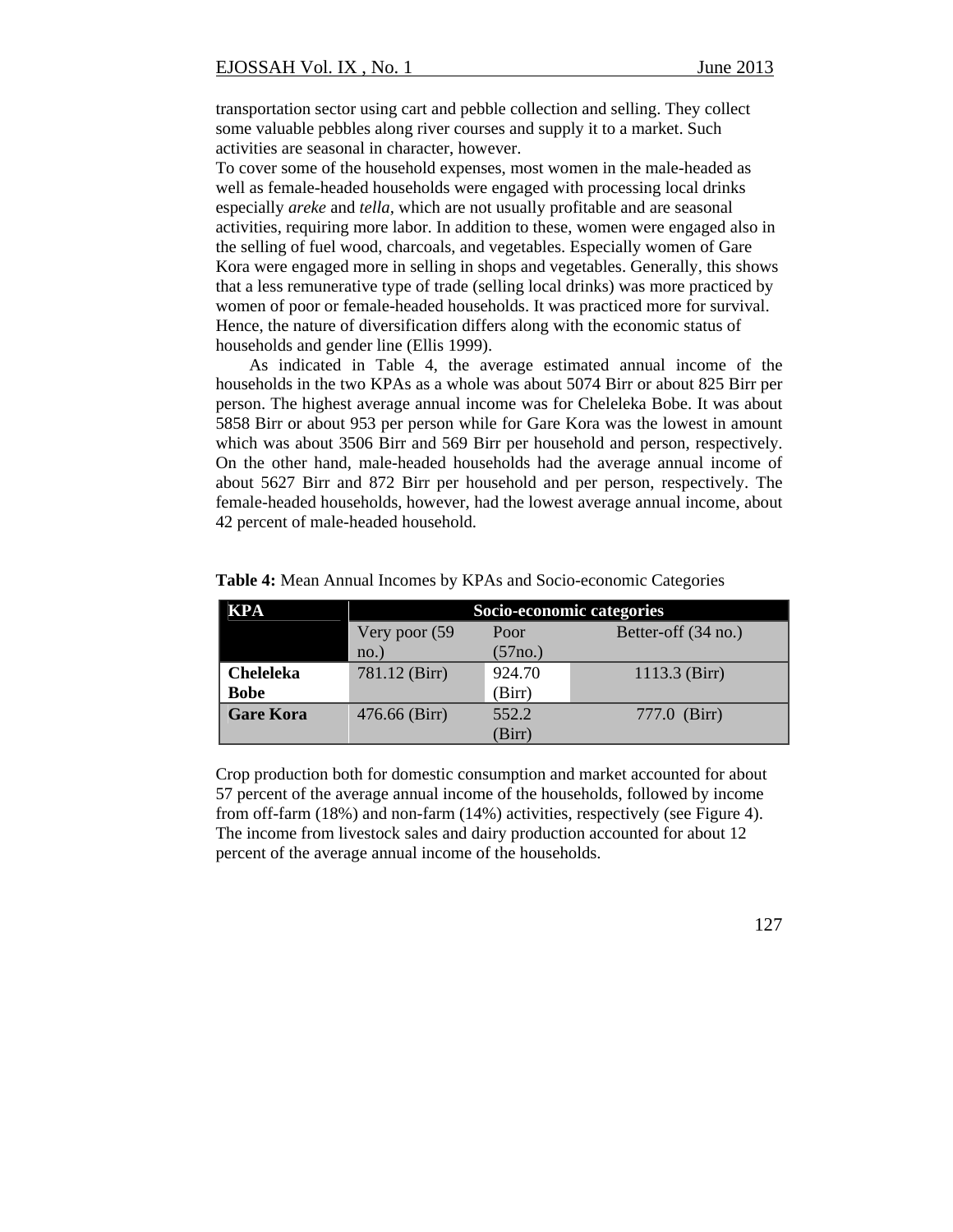



Women have also contributed considerably to the average annual household income by involving in different activities to sustain life and/or to change and improve livelihoods. However, some of the determinant factors of livelihood diversification strategies of women such as limited access to and control of land, credit, labor and oxen were found constrained or pulled them away.

 Out of 116 women in male-headed households, about 87 percent of them did not have access to (their own) land. The remaining 13 percent told they have had the access simply due to the fact that the male household heads, in this regard, were either too old, sick or disabled to work on and control the land.

Therefore, most of the time males dominate in controlling land and its production. Regarding the control of land, about 36 percent of female-headed households control 5.5 hectares land. However the remaining female-headed households "owned" marginal land or are small holders.

Legislation clearly entitles women to the right to share equally all the household assets. However, when it comes to land, women may receive no or smaller size of or marginal land. About 23 percent of the divorced female-headed households have 0.9 hectare. In contrast, widowed household heads have a better opportunity to control larger size of land. Many widows that accounted for about 54 percent had 3.45 hectares per household, which was more than the divorced ones. Regardless of what has been noted in the case of inheritance and other forms of family transfers, women were less advantaged. Traditions favor males in land

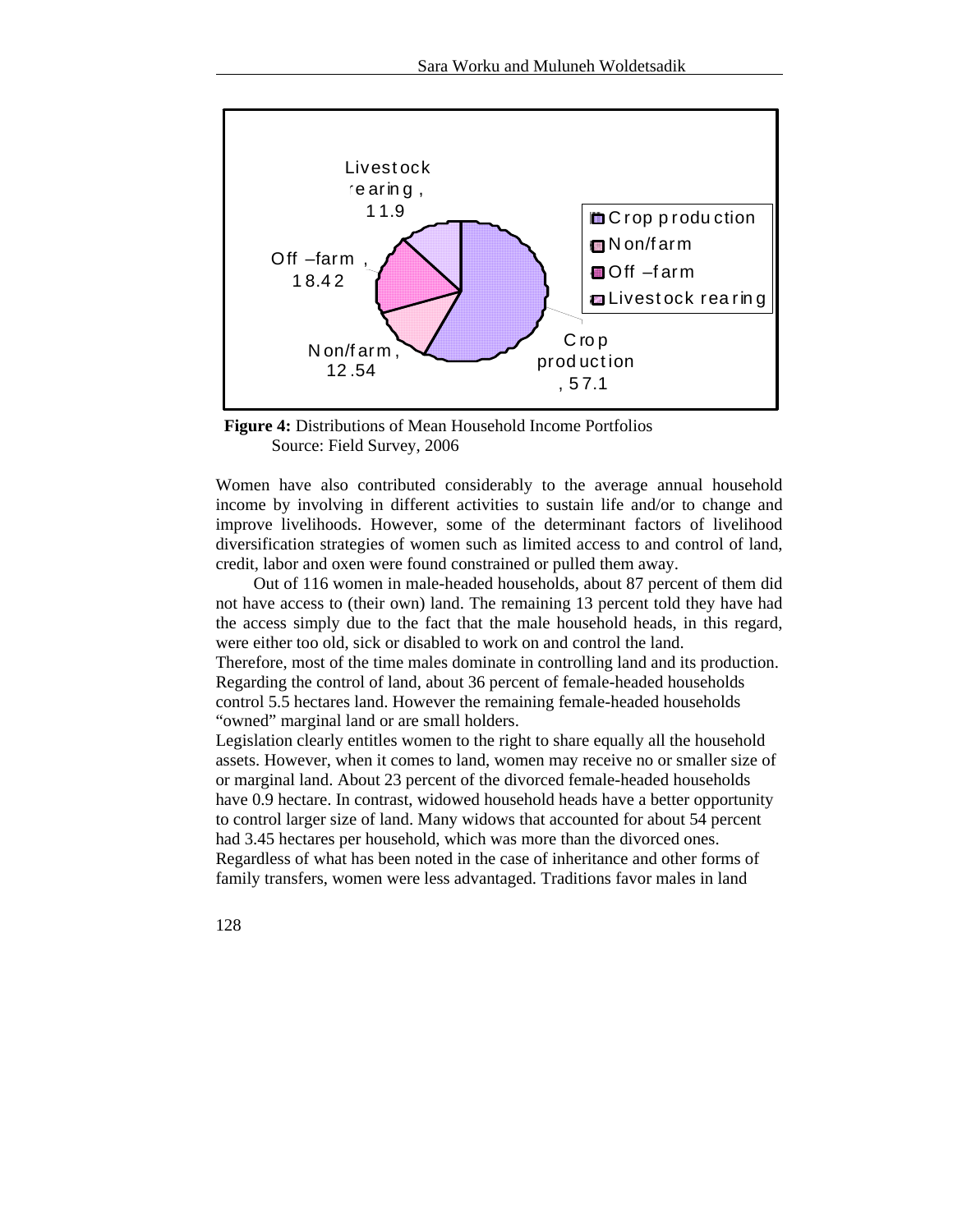inheritance and it entitles men for land ownership. Owning land is considered unnecessary for a woman, for there is a belief that the man has already got land at the time of marriage.

Some of the studies made in the same context also showed similar findings. For instances, Etenesh (1999) conducted similar survey in Ada *Wereda,* Central Ethiopia, and identified that the average farm size of male- and female-headed households was 2.35 and 1.60 hectares, respectively. The work of Dejene (1994) in East and West Showa showed that among 1,515 rural households 22 percent were women, and the average size of their landholding was 0.7 and 0.55 hectares for male- and female-headed households, respectively.

Limited access to labor and oxen are also other constraints to livelihood diversification. Especially female-headed households do not have adult male labors at home; hence, they are forced to rent out their land or give to share croppers. This however, has contributed to their livelihood. In contrast, maleheaded households, having adult male labors and oxen, live more or less a better life. They can better sustain life because they can produce more.

In this regard, a woman whose age was 35 in Gare Kora told us "I have three daughters and a small son. I was divorced with my ex-husband five years ago. Now, I do not have adult son at home. I do not have money to hire daily labourers to plough my land. Therefore, I am forced to give out my land and to share the product equally. I know it is not enough to feed my four children but I do not have any better alternative except wait until my son grows up. For the time being my daughters and I make a living by selling *areke*, locally made liquor, firewood and charcoal".

Regarding credits, only about 17 percent of female-headed households got access to credit provision. The remaining female-headed households do not have access. In the case of women in male-headed households, almost all did not have access to credit. This was because many of the women serve as a bail when their husbands borrowed money from credit associations. They are also afraid of credit because they feel they may not be able to pay back the money. This may be due to lack of experience and confidence, which resulted from misconception of the society that females are inferior to males.

#### **Demographic Behavior of Rural Households**

**Changes in Population Size and Growth Rate:** As it can be seen from Table 5, the absolute number of people in the Olonkomi locality increased at an alarming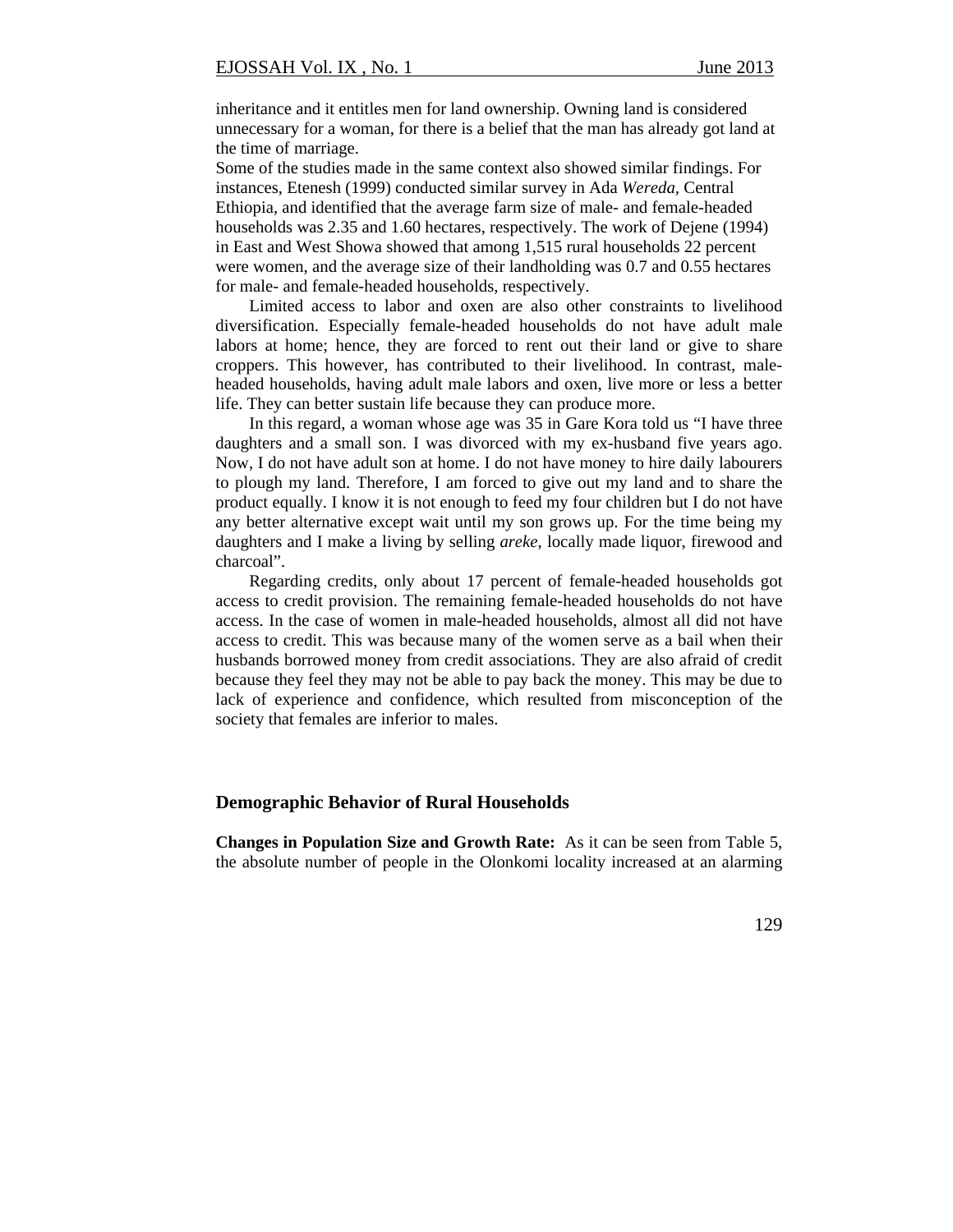rate. The 1984 census result showed the total population of Olonkomi locality was 9663, which increased to 12,148 in 1994. In the recent past (2005) local authorities of Dendi *Wereda* estimated the population of Olonkomi area at 15,179.

| <b>KPAU</b>                     | 1984* | 1994* |        |       | $2005**$ |        |       |                |
|---------------------------------|-------|-------|--------|-------|----------|--------|-------|----------------|
|                                 | Total | Male  | Female | Total | Male     | Female | Total | Growth<br>Rate |
| <b>Cheleleka</b><br><b>Bobe</b> | 1824  | 1336  | 1310   | 2646  | 1666     | 1634   | 3300  | 2.47           |
| Dega Egu                        | 1603  | 1222  | 1186   | 2408  | 1524     | 1479   | 3003  | 2.47           |
| Fincha<br>Godeti                | 2176  | 1217  | 1222   | 2439  | 1517     | 1524   | 3041  | 2.46           |
| Gare<br>Kora                    | 718   | 794   | 736    | 1530  | 991      | 918    | 1909  | 2.47           |
| Jamjam<br>L. Baut               | 1640  | 1023  | 956    | 1979  | 1275     | 1193   | 2468  | 2.47           |
| Kalana<br>Imburtu               | 1702  | 590   | 556    | 1146  | 735      | 693    | 1428  | 2.46           |
| <b>Total</b>                    | 9663  | 6182  | 5966   | 12148 | 7708     | 7441   | 15149 | 2.47           |

**Table 5:** Population Size by KPAs.

Source: \* Census and Housing Report, CSA, 1985 and 1995; \*\* Dendi *Wereda*  Administration Office.

Growth rate of the population of Olonkomi locality during 1984-1994 was about 2.60 percent per annum. This has declined slightly to about 2.50 percent per annum during 1994-2005 (see Table 5).

**Levels and Trends of Fertility (**TFR**):** The current fertility level of the study area was determined using the formula for TFR, which takes into account the age structure of the population, age specific fertility rates (ASFR). The rates showed an increase with age ranged from 66 births per 1000 women aged 15-19 to 344 births per 1000 women at the age of 25 to 29 (see Table 7). It then gradually declined to a value of 75 births per 1000 women aged 45-49. The age specific fertility rates revealed that the middle four age groups (i.e., 20-24, 25-29, 30-34 and 35-39) were the most fertile group. They have contributed nearly 76 percent of the total fertility rate, while women in their 40s contributed only about 14 percent of the total fertility. Hence, it may be safe to say that the population of the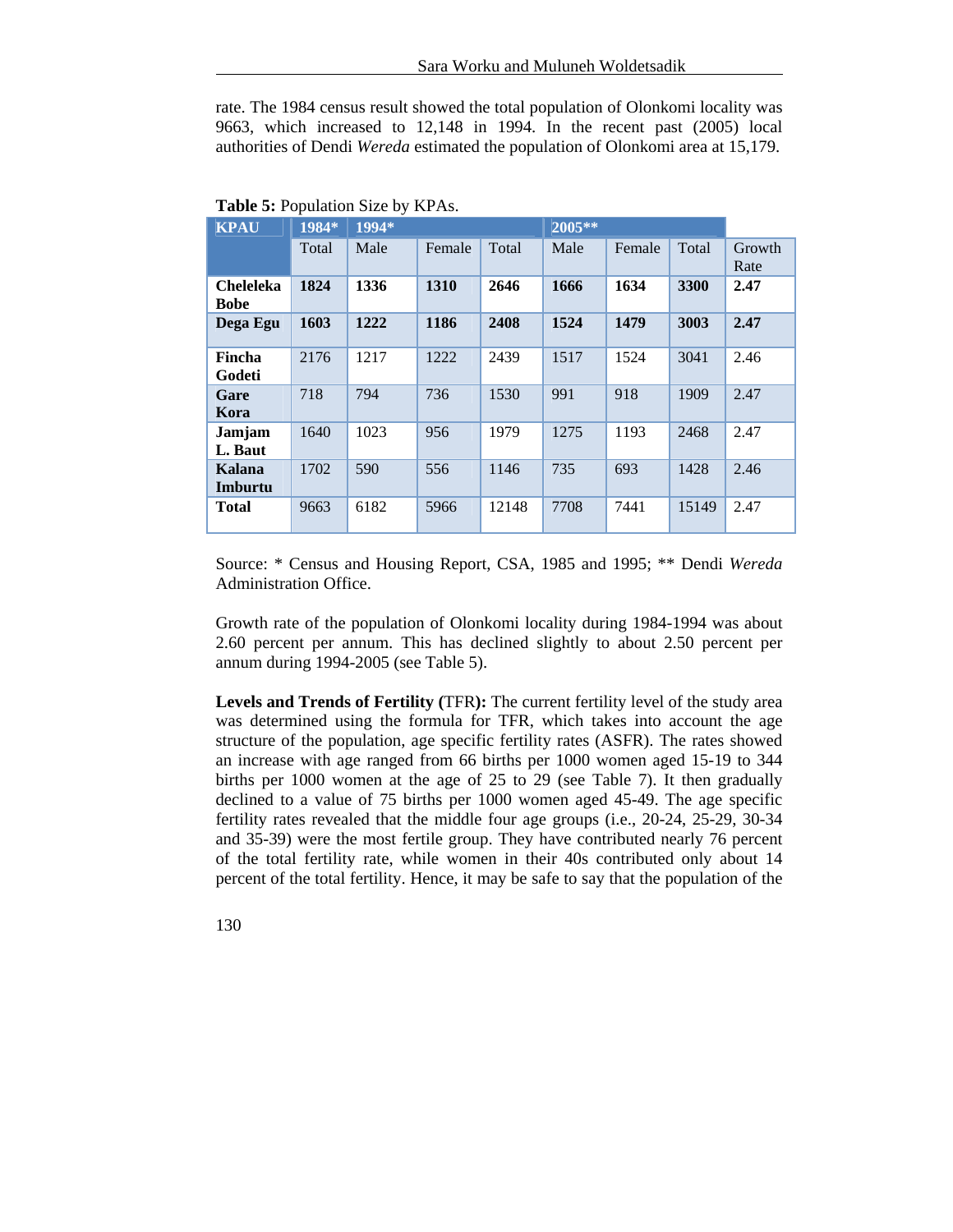two KPAs was characterized by a high fertility rate over the broad age range (see Table 6).

| Age group | ------<br><b>Number of women</b> | <b>ASFR</b> | <b>Cumulative fertility</b> |
|-----------|----------------------------------|-------------|-----------------------------|
| $15-19$   | 105                              | 0.066       | 0.333                       |
| $20 - 24$ | 121                              | 0.190       | 1.283                       |
| 25-29     | 122                              | 0.344       | 3.004                       |
| 30-34     | 146                              | 0.267       | 4.339                       |
| 35-39     | 181                              | 0.182       | 5.250                       |
| 40-44     | 173                              | 0.154       | 6.022                       |
| 45-49     | 93                               | 0.075       | 6.398                       |

**Table 6**: Age Specific Fertility Rates Per Woman for the Two KPAs.

Source: Field Survey, 2006

The above table indicates that the reported total fertility rate for Olonkomi locality was about 6.4 children per woman. This rate is one of the highest as compared with the Oromia region and Ethiopia at large, which, respectively, were about 5.10 and 5.4 per woman (CSA 1999 and 2005).

However, the fertility trend shows that **t**he total fertility rate of Olonkomi locality has been declining as calculated from the census row data. In 1984 the rate was about 6.82 children per woman while in the following census, 1994, the rate declined to about 6.52 and further dropped to 6.4 children per woman in 2006. Although the rate of fertility did not show significant change, there is a declining trend, which is commendable and showing demographic adjustment.

Regarding the desired family size and perceptions, more than half of the women respondents, which accounted for about 53 percent, showed no interest to have additional children. This may bring down household size in the near future. On the contrary, about 47 percent of women respondents told that they want more children (Table 7). Among women who responded, 'want some more', their desire ranges from one to four more children. Many of them wanted one more.

The attitudinal change for lower number of children is the result of the improvement in access to family planning and health services, which led to the decline in infant mortality rate and economic incapability of households to support larger household size.

Therefore, these days the fertility preference of women in general and very poor households in particular showed attitudinal change towards child bearing, which contributed to the declining fertility rate and household size. The findings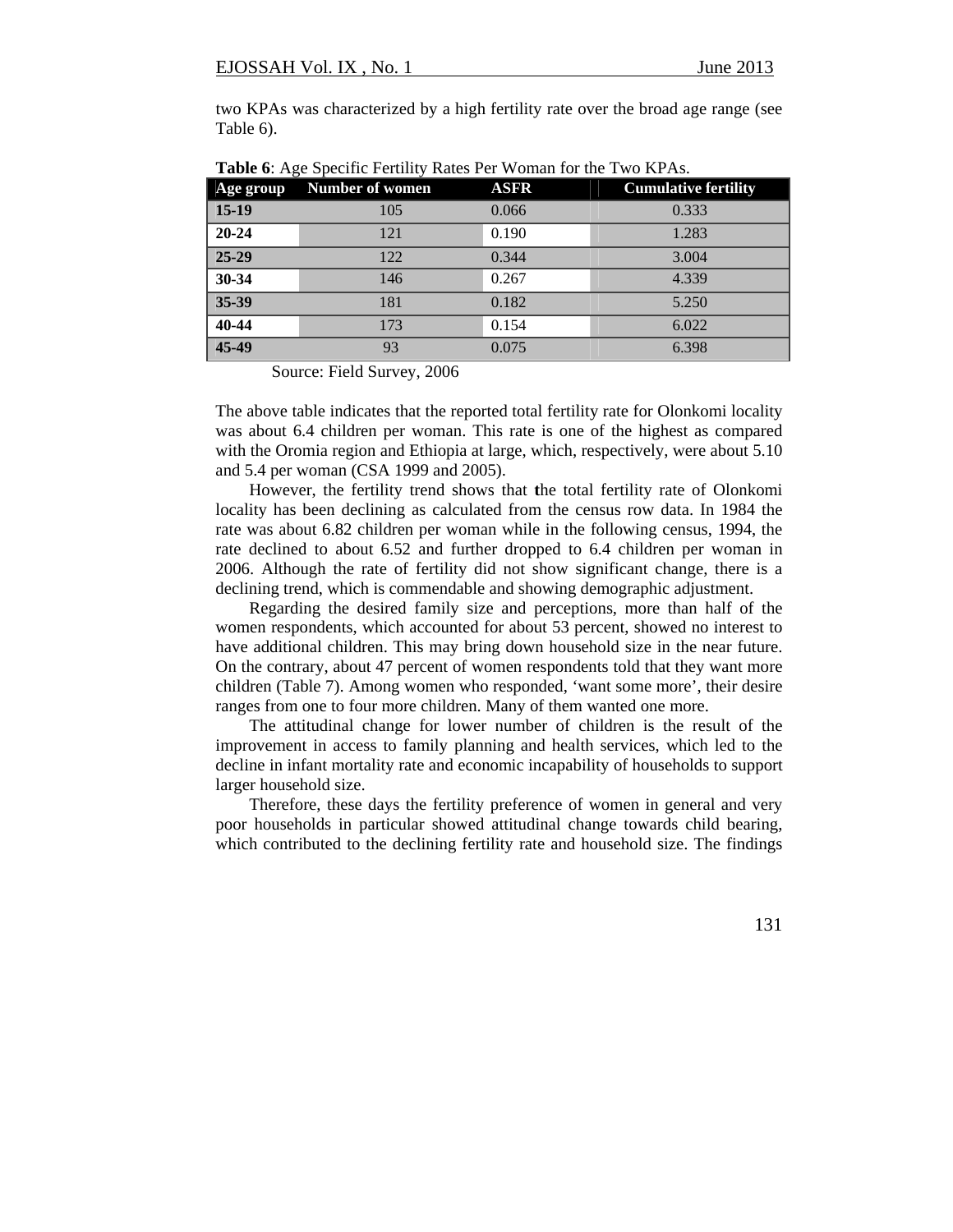indicated that the 'very poor' households have a size of 4.84 members while the 'better-off' households have, on average, household size of 7.59.

**Table 7:** Percentage Distributions of Households by Desire for More Children, Cheleleka Bobe and Gare Kora

|                            | Number of women |         | Number of desired children |                |       |      |
|----------------------------|-----------------|---------|----------------------------|----------------|-------|------|
| <b>Desire for children</b> | Number          | Percent | One                        | Two            | Three | Four |
| Want<br>some<br>more       | 14              | 46.6    |                            | $\overline{4}$ |       |      |
| children                   | 16              | 53.3    |                            |                |       |      |
| Want no more children      | 30              | 100     |                            |                |       |      |
| Total                      |                 |         |                            |                |       |      |

Source: Field Survey, 2006

As noted in the preceding paragraphs and shown in Table 7, one can understand that the ambition to have more children is declining among women in the study area. The respondents put large family size as one of the causes of poverty in the household. One of the respondents, landless female spouse, described this fact as follows:

I am 26 now. I have five children. I gave birth to my last daughter twenty one days before. We do not have land. My husband is a blue-collar worker. In the harvest season he works on others' farms on contract basis. Additionally, he chops woods. I spend most of my time in taking care of children. All of my kids do not go to school. Our living condition is declining. Sometimes, we do not have anything to eat. Our living condition has worsened due to having many kids. But now we have decided that when my menstruation resumes, I decided to start using contraceptives. We do not want to have kids anymore.

Another respondent further noted, "I have seven children. All of them did not get a chance to attend school because we could not afford to pay their school expenses. Even we could not feed them properly. We live a hand-to-mouth life. Therefore, I will start using contraceptives".

On the other hand, for some parents, children are considered as an asset because parents believe that children can provide social and economic support and protection to them during old age. They may also contribute to household income by engaging them in different activities and help their family. One of the respondents stated that:

I have five children. I am now thirty-nine. Two of my daughters are married, and two more of my sons live far away. We just have a daughter at home and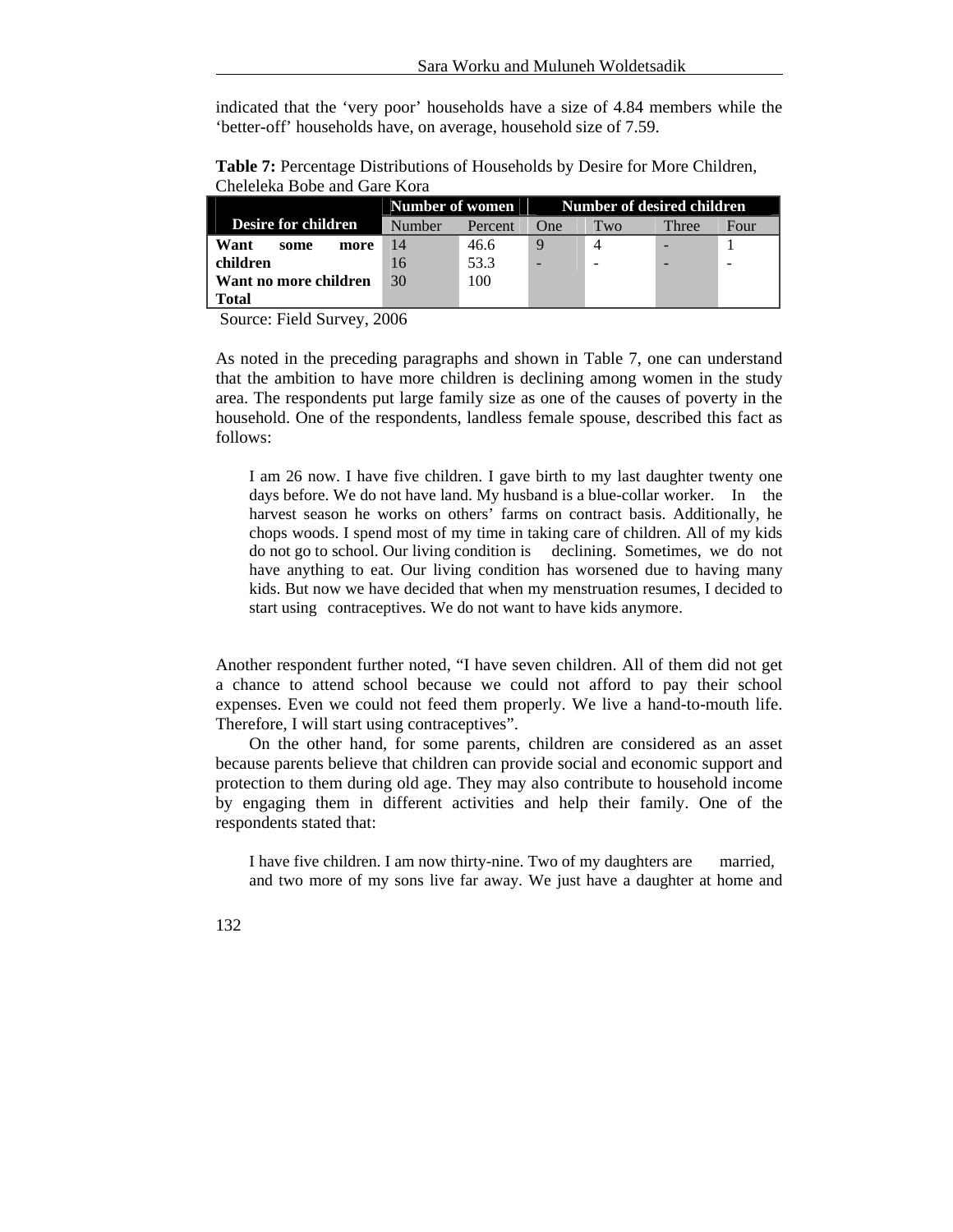there is nobody to help us at home. My husband is facing a problem. He needs someone to take care of the herd. We could not pay for a shepherd. Therefore, we are expecting a baby son and I am pregnant.

Another respondent reported "all my children have got married. We have no one to help us. We need someone to take care of our chores. So I am trying to become pregnant."

With regard to husbands' attitude towards the number of children, about 48 percent of the respondents told they need additional children; where as, about 41 percent of the respondents showed no interest to have additional children. Others did not show interest for either. The main reasons for additional children were expecting support from their children when they are grown up, followed by respondents who needed a specific gender.

**Women's Knowledge and Attitude towards Contraceptive Use:** All the 30 respondents (currently married women of reproductive age) told they have the awareness of contraceptive use. About 17 percent of the respondents told they are aware of at least one method of contraceptive and about 73 and 10 percent of them have had the awareness of two and three methods respectively.

Most commonly known contraceptives are ingested and/or injected. Some respondents know about Norplant and condom but most of them know condom is used to reduce transmitted diseases, not birth control. Amazingly, they think that when someone uses condom he/she is not trusted for his/her marriage partner and suspected that he/she may do sex with another partner. One of the women respondents asked, "why should we use condoms?" She went on saying, "I am faithful to my husband and he is also faithful to me and in the near future we will go to a church to take Holy Communion." "I heard about condoms. But I heard that it can protect from disease not from pregnancy" said another respondent.\

It appears that the society might have been misinformed about the use of condoms and lack of the right information, for what purpose and when condoms may be used. Many of the respondents who accounted for about 47 percent, heard about the use of contraceptives from their neighbors and about 27 percents from *kebele* meetings and the radio. About 7 percent of the respondents heard about it from their relatives and during polio vaccination programs.

Information on the attitude of respondents and their husbands towards family planning methods was also collected during the survey. In the two KPAUs, most of the respondents approved of the use of contraceptives to regulate pregnancy. However, some of the respondents gave their testimony that using pills in particular affected their health, caused stomachache and altered the frequency of menstruation. Regardless of this, about 77 percent of the respondents approved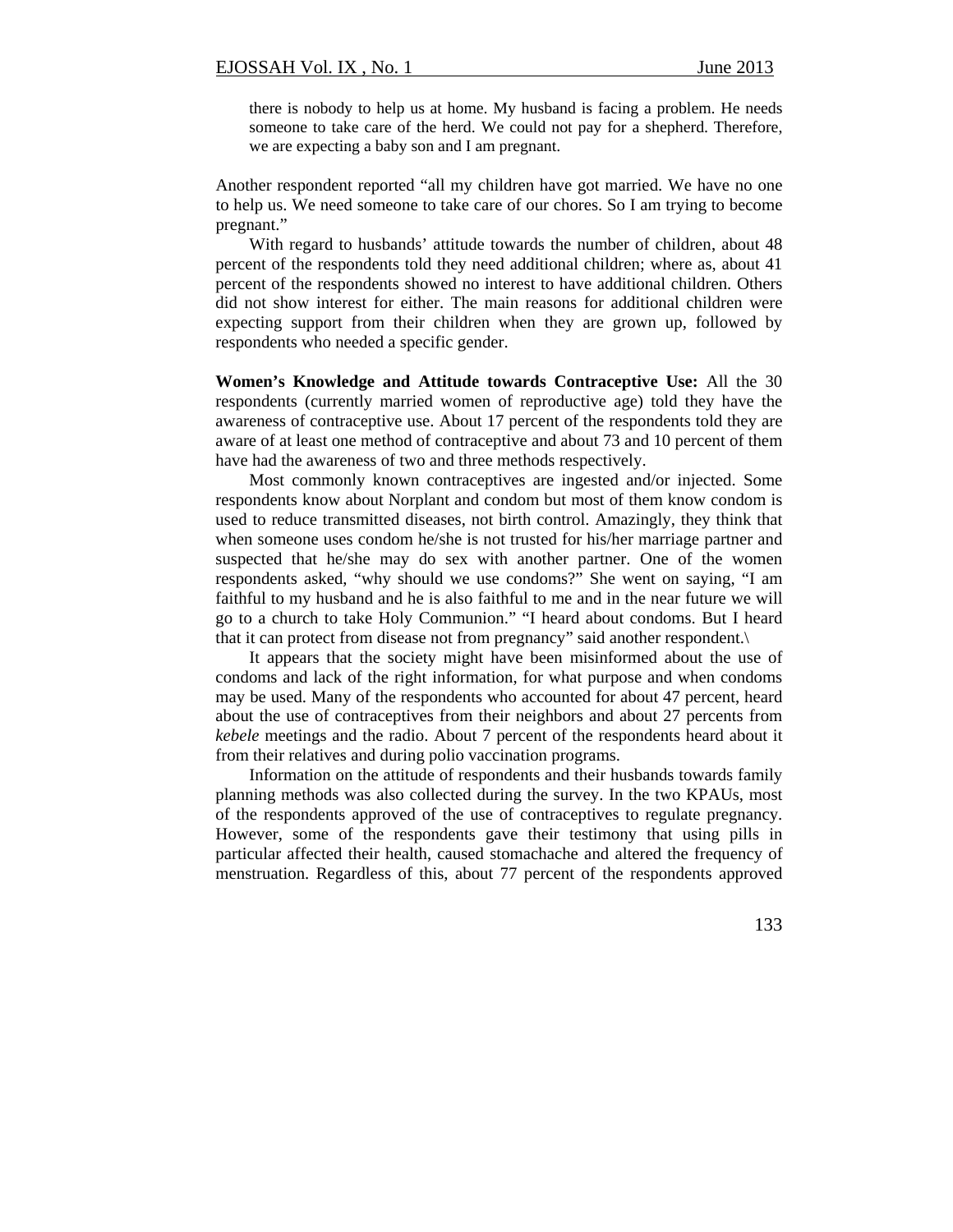that they use contraceptive pills while some of them, which accounted for about 24 percent, disapproved the method. This could be a lack of access to the right information, and husbands' negative attitude toward contraceptives and limited choices lead to disapproval of the methods.

In one of the group discussions, one of the participants who approved the methods confirmed,

in my opinion it is good to use contraceptives because its use is good for the mother's health and she will raise her children properly. Although I gave birth to nine children without having the knowledge of using contraceptives, I do not want to see my children repeating the same history of mine. They have to limit the number of children they should have. Now my two daughters are married and they are using contraceptives."

One of the interviewed respondents, who disapproved the method, affirmed, "I used to take pills three years ago. However I got sick many times and I could not eat well. It did not go well to my expectation. Then, I threw away the pills and did not go to the health center since that moment. My husband also advised me not to use contraceptives after he knew the side effects. Thus, I stopped using the pills and then I gave birth to a baby girl."

With regard to husband's attitude towards the use of contraceptives, about 47 percent of sampled women reported that their husbands disapproved of the practice of contraception. The main reason was they wanted to have more children and the need for a particular gender of a child. In addition they have doubts on the reliability of the use of contraceptive. About 37 percent of the respondent women have reported that their husbands approved of the practice of contraception. The remaining 17 percent of the respondents were not sure about their husbands' attitude.

**Ever Use of Contraceptive:** The findings showed that about 37 percent of the women respondents have ever used traditional and modern contraceptive methods. Out of these, about 90 percent of the respondents have used the modern methods of contraceptives including pills and injection. The remaining respondents used 'natural' or 'traditional' methods especially periodic abstinence.

Of all the modern contraceptive user respondents, about 70 percent used only one method either pills or injection and 30 percent used two methods. All ever users were asked the reasons why they are using contraceptives. It was often heard that "having more children is an economic burden". According to the respondents, after using contraceptives, they are able to improve their livelihood. One of the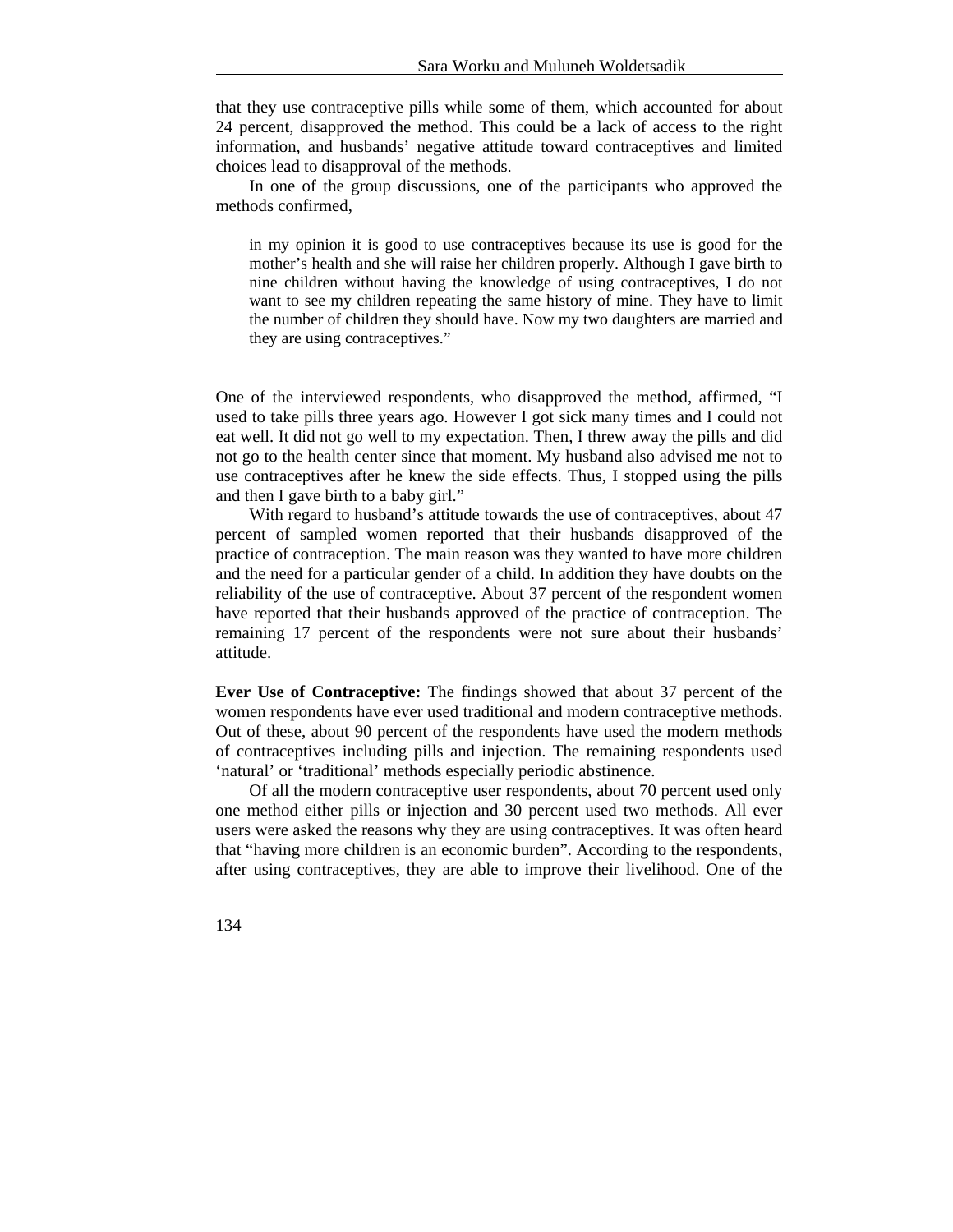indicators of this is being able to educate their children. From all ever-used, about 80 percent of them reported that, after they started using contraceptives, their children started attending school and also they became partially able to satisfy their needs better. The second indicator is their food intake. Most of ever-used respondents stated the frequency and quantity of their food intake has also improved since they began using contraceptives. Moreover, they are now able to save more money and cereals. Therefore, they can live now in a planned way. This is the result of limiting the number of children. One of the interviewed respondents stated "before using contraceptives I had four children. Therefore, I was supposed to give more time and attention to nurturing them. By that time it was hard to live by and change our livelihood because my husbands' income was the only means of survival. Sometimes even we did not have anything to eat. But now everything has changed; our children can attend school, we can cover their school expenses and can secure our food than before. I started also engaging myself in processing and selling local beverage to earn additional household income and improve our household livelihood. This is the result of using birth control.

The third indicator is the engaging of women in non-farm activities. Almost all ever-used respondents now participate in many non-farm activities, which contributed to increment of amount and diversification of household income. However amongst the ever users of contraceptives about 27 percent of them discontinued using contraceptives at the time of the survey. All these respondents were asked about their reason for discontinuing contraceptive use. They said using contraceptive has side effects. This may be due to absence of counseling and inappropriate application of the methods. Some others opted to have some more children.

**Current use and Availability of Contraceptives:** Out of all interviewed respondents, only about 27 percent of the married women were using one type of contraceptive methods or another at the time of the survey. Many of the users, about 63 percent, relied on a modern method of using injection. The remaining 38 percent used the traditional (natural) method, especially periodic abstinence. In Olonkomi locality, contraceptive methods can be obtained from Olonkomi private and public clinics. There are two private clinics and a public health center. The health center renders health services for the inhabitants of 11 KPAs including KPAs in the locality of Ihud Gebya. In addition, condoms are sold in Olonkomi town. The health center was run by a health officer and three health dressers and yet the services rendered could not cover the inhabitants of all the KPAUs (eleven of them) in the area.

According to the health officer of Olonkomi health center*,* 'the number of users of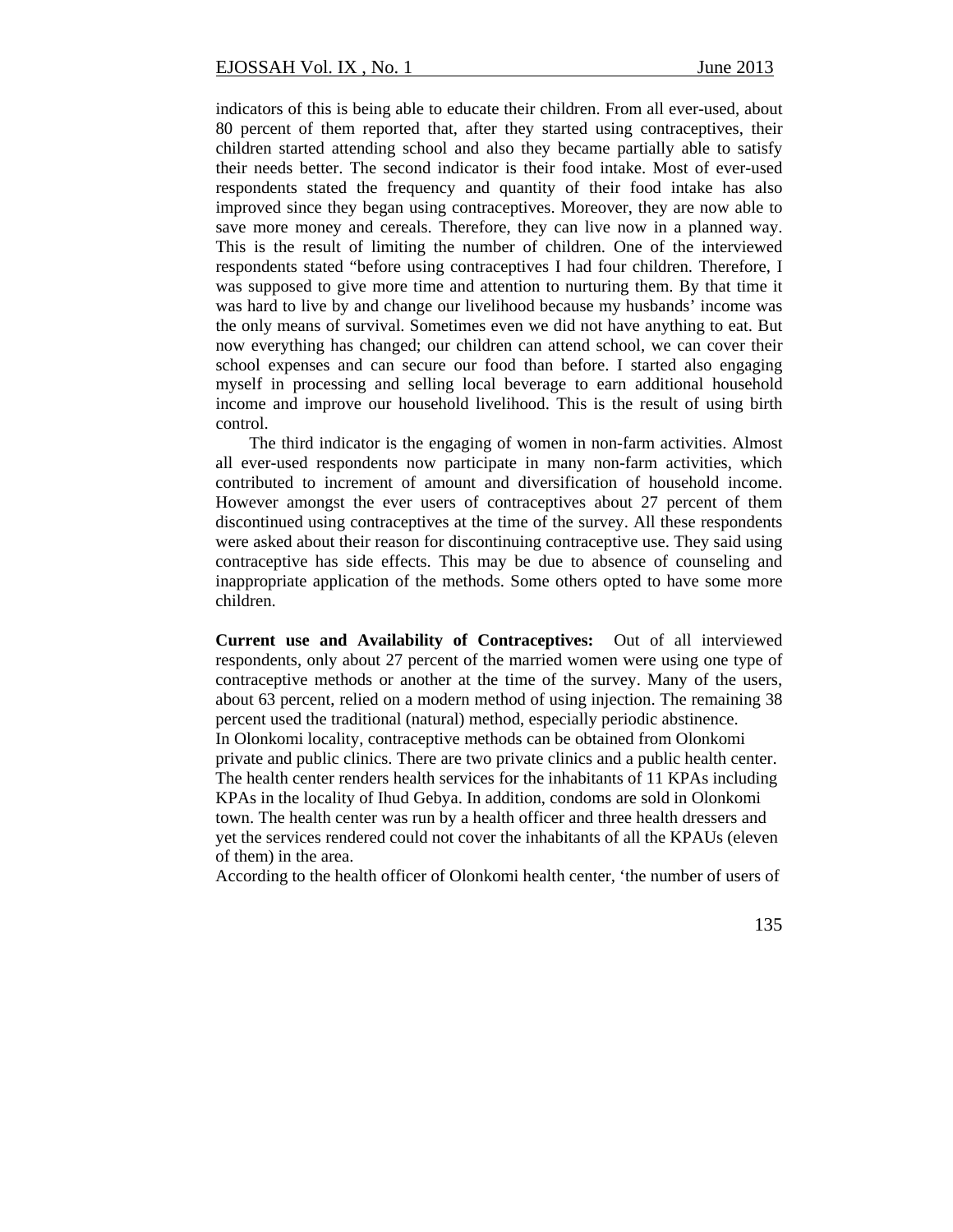the center increased from time to time. In 2002 the number of regular injection users for family planning purpose of the 6 KPAs of Olonkomi locality was about 64 females and this had increased to 81 in 2003, 95 in 2004 and to 113 in 2005. This showed that the number of contraceptive users increased at an annual rate of 19 percent since 2002. Moreover, the number of the users of pills also increased from time to time. Women of the area prefer injection than pills however. A nurse who was working at Olonkomi health center reported that the service we provided in family planning program is given only on Saturdays and Tuesdays. These are market days hence many women are coming to the market on these days. They are using the opportunity to get family planning services on the market days. Besides, they do not easily understand the method of taking pills because of their poor educational background. Most of the time, they become sick because of contraceptive use, therefore they hate taking contraceptives. Because of their poor nutritional status and lack of proper application, the pills they use can have a side effect. They are unable to use the medicine properly, and terminate using it. Most of the husbands have negative attitudes towards contraceptive use and this has the effect of diminishing the supply and application of contraceptive methods at needed scale. It appears that a large number of women respondents did not get access to any

kind of formal or informal family planning education. The health center apparently has no scheduled programmes for teaching about contraceptives and its method of application to its clients. But once or twice a year they teach about it at market places and/ or in the *Kebele*s. This appears not sufficient.

**Migration and its Impact on Rural Livelihood:** the level of migration to an area is measured by taking the percentage of migrants against the total sampled population of the area. From the total of 930 household members included in the households of sampled respondents which accounted for about 90 percent were residents of the area since their birth, where as about 10 percent migrated from and to within and outside the Dendi *Wereda*. However, the rate of in-migrants ranges from about six percent for Gare Kora KPA to about 12 percent for Cheleleka Bobe KPA (see Table 8).

| <b>KPAs</b>      | Non migrant |         | <b>Migrants</b> |         |  |
|------------------|-------------|---------|-----------------|---------|--|
|                  | Number      | Percent | Number          | Percent |  |
| <b>Cheleleka</b> | 555         | 88.51   |                 | 11.48   |  |
| <b>Gare Kora</b> | 285         | 94.05   |                 | 5.94    |  |
| <b>Total</b>     | 840         | 90.3    | 90              | 9.7     |  |

**Table 8**: Percentage Distribution of Place of Birth by KPAs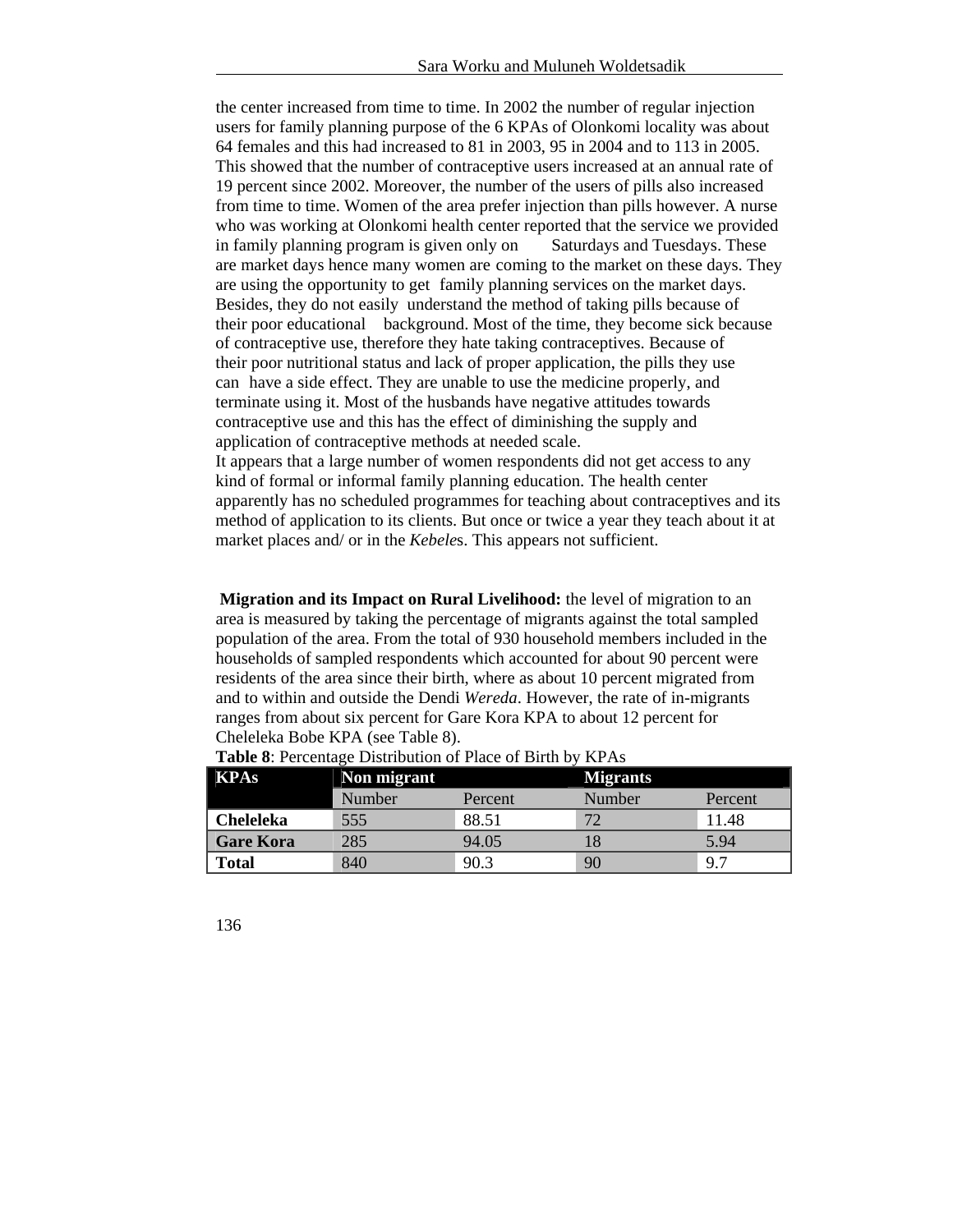Source: Field survey, 2006

Out of all migrants, spouses, either male household heads or female household heads, accounted for about 36 percent. Those who have in-migrated have survived for a period ranging from less than a year to more than a decade. About 48 percent of the respondents migrated to the area and lived there for more than ten years, followed by 32 and 20 percent of the respondents who lived there for about 6 to 9 and 1 to 9 years, respectively.

It was also observed that about 98 percent of the in-migrants were of rural origin who moved directly from other rural areas, while about 2 percent were from urban areas such as Olonkomi, Ihud Gebya, Debreberhan, Holeta and Addis Ababa. Therefore, the main form of migration in this area was rural–rural, especially within Dendi *Wereda*. This finding is similar to the observations made in Oromia region where the rural-rural forms of migration was about 50 percent (CSA, 1999).

Most of the in-migrants left their birthplaces because of marriage, villagaization and personal reasons. Especially many female respondents, who accounted for about 82 percent of the spouses of the head, left their birthplace because of marriage. For instance, one of the interviewed women respondents told that 'I was born and lived in Olonkomi town. I attended formal education up to grade six there. Two year ago, I met my husband in the market when I was selling goods. Then, after sometimes, we got married and moved to and started living at Gare Kora KPA.'

In a number of studies made particularly in the less developed countries, the most recurrent explanation for migration of women is that married women have been moving with or to join their spouses or single women moving with the intention of acquiring spouses (Caldwell, 1969).

With regard to the out-migrants, observation also showed that about 29 percent of the respondent households reported that one or more of their household members moved out to other areas. The average number of out-migrants of the area was about 0.47 per household. According to the rural livelihoods survey, results showed that about 14 percent of the households had at least one outmigrant member. The figure is comparable with the national figure of 13 percent for Ethiopia (CSA, 1998).

Table 9 shows out-migrants relationships to head of the household. As shown on the table, children accounted for about 96 percent of the total migrants, but spouses of female house heads accounted only for about 5 percent of the migrants. The gender composition showed that there were more female migrants than male migrants, especially at the age of 10-29, which accounted for about 47 percent of the total out-migrants. According to Caldwell (1968) in most early African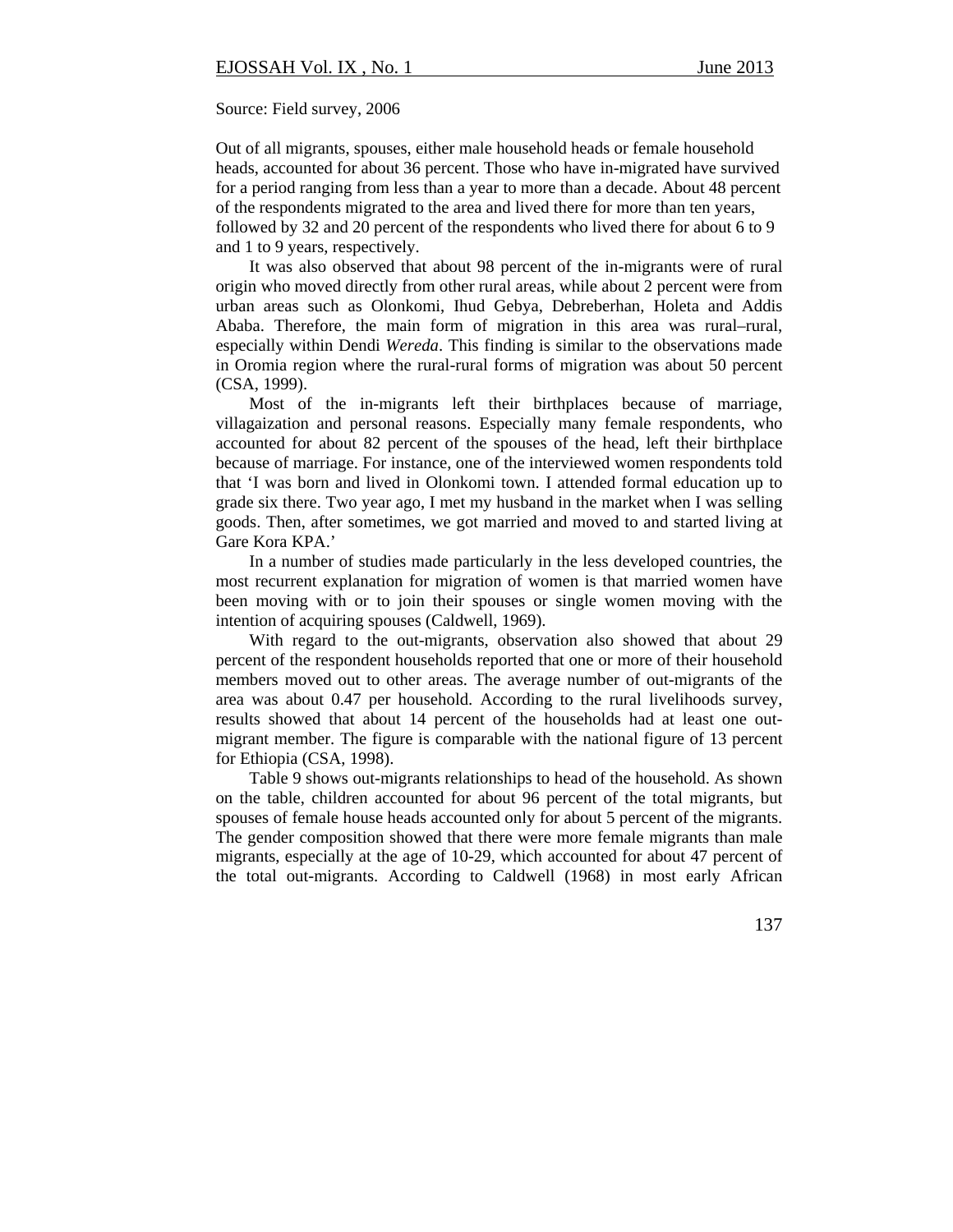migration studies, males were noted to constitute higher proportion of migrants than females. However some recent studies showed that females tend to dominate the migratory streams.

| <b>Relation ship to</b><br>head of | <b>Male</b> |      | <b>Female</b> |                          | Total  |      |
|------------------------------------|-------------|------|---------------|--------------------------|--------|------|
| household                          | Number      | $\%$ | Number        | $\%$                     | Number | $\%$ |
| 1. Spouse                          |             | 100  | -             | $\overline{\phantom{0}}$ |        | 2.8  |
| 2. Children                        | 26          | 37.6 | 43            | 62.3                     | 69     | 97.2 |

**Table 9**: Percentage Distribution of Migrants in Relation to Head of Households.

Source: Field survey, 2006

One of the universal features of migration is age selectivity. The survey showed that adolescents and young adults were preponderant. The age distribution of migrants usually differs from that of the non-migrants and this holds true in this study. Many of the out-migrants were adolescents and young adults, whose age was between 10 and 29 that accounted for about 69 percent of the total migrants of the area.

About 41 percent of the out-migrants were found illiterate, followed by about 30 percent who completed up to grade 6 and the remaining out-migrants attained above grade 7.

The main reasons of out-migration were looking for job opportunities, health problems, further education, search for food, and shortage of land. About 59 percent of the out-migrants left their villages due to economic reasons to look for employment. They left their villages to search for jobs in other areas. Among those who out-migrated about 57 percent were female while 43 percent of them were males.

During group discussions and interviews some of the respondents explained why children often migrate. 'In the area of Gare Kora KPA the unemployment of males was more serious because migrants were landless. Therefore, they prefer to go to other cities to look for employment. These days, females also have started to migrate especially to Addis Ababa to get employment where many of them work as housemaids. One of the respondents reported that "before two years our neighbor's daughter left for Addis Ababa and was working as a maid. When she came back home to visit her family… my 12 years daughter also left home. By now we do not know where she is. May God be with her."

Another respondent said that "I lost two sons and a daughter. My sons had disagreement with their father because of land and left their homeland but my daughter went to Addis Ababa with her uncle with a promise to educate her. I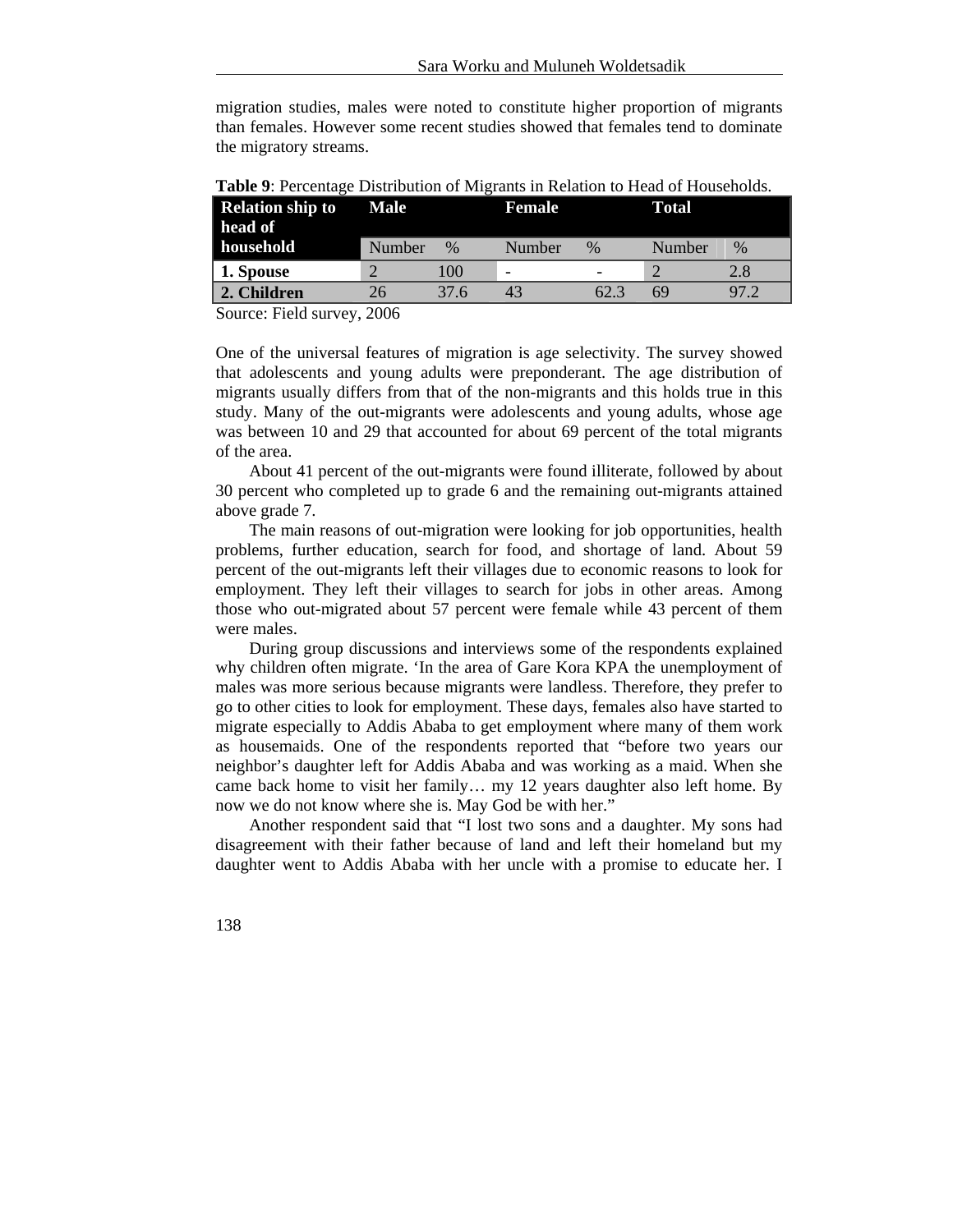have no knowledge what they are doing now." Most of the male out-migrants that accounted for about 35 percent work as daily laborers. Moreover, about 43 percent of female out-migrants also work as housemaids. The remaining out-migrants might remain unemployed or married, or attending schools. About 71 percent of the migrants went to Addis Ababa, and the rest to Adama and Busa *Wereda*. Some of the out-migrants moved to places unknown to their families. Many of them migrated to Addis Ababa because of its proximity and better employment opportunity.

| of<br><b>Reason</b>   | <b>Male</b> |         | <b>Female</b>  |         | <b>Total</b>   |         |
|-----------------------|-------------|---------|----------------|---------|----------------|---------|
| <b>Migration</b>      | Number      | Percent | Number         | Percent | Number         | Percent |
| <b>Search</b><br>for  |             | 3.57    | 3              | 7.1     | $\overline{4}$ | 5.70    |
| food                  | 17          | 60.7    | 24             | 57.1    | 41             | 58.57   |
| <b>Look for work</b>  |             | 3.57    |                |         |                | 1.40    |
| of<br><b>Shortage</b> | 3           | 10.7    | 7              | 16.6    | 10             | 14.3    |
| land                  |             | 3.57    | $\overline{2}$ | 4.76    | 3              | 4.2     |
| <b>Education</b>      | 5           | 17.8    | 6              | 14.26   | 11             | 15.7    |
| Health                |             |         |                |         |                |         |
| problem               |             |         |                |         |                |         |
| <b>Other</b>          |             |         |                |         |                |         |
| <b>Total</b>          | 28          | 100     | 42             | 100     | 70             | 100     |

Table 10: Percentage Distributions of Out-migrants by Reasons of Migration

Source: Field survey, 2006

Regarding remittance, only about 32 percent of the out-migrants were sending some amount of money to their parents. The remaining 68 percent of the outmigrants did not send remittances. Out of all out-migrants who sent remittances to their families about 52 and 48 percent were male and female migrants, respectively. Only about 17 percent of the female- headed household respondents received remittances from out-migrants. The remaining 83 percent of the beneficiaries were male-headed household respondents. This shows that the female-headed households did not have that much support and live in low living condition. But it does not mean that the remittances that male-headed households received could make appreciable difference in their livelihoods. About 58 percent of the male-headed households received up to Birr 200.00 a year and about 26 percent of the male-headed respondents received money ranging from Birr 201- 400 yearly. The remaining 16 percent of the male-headed households received remittances ranging from 401 to 1200 Birr yearly. In the case of female-headed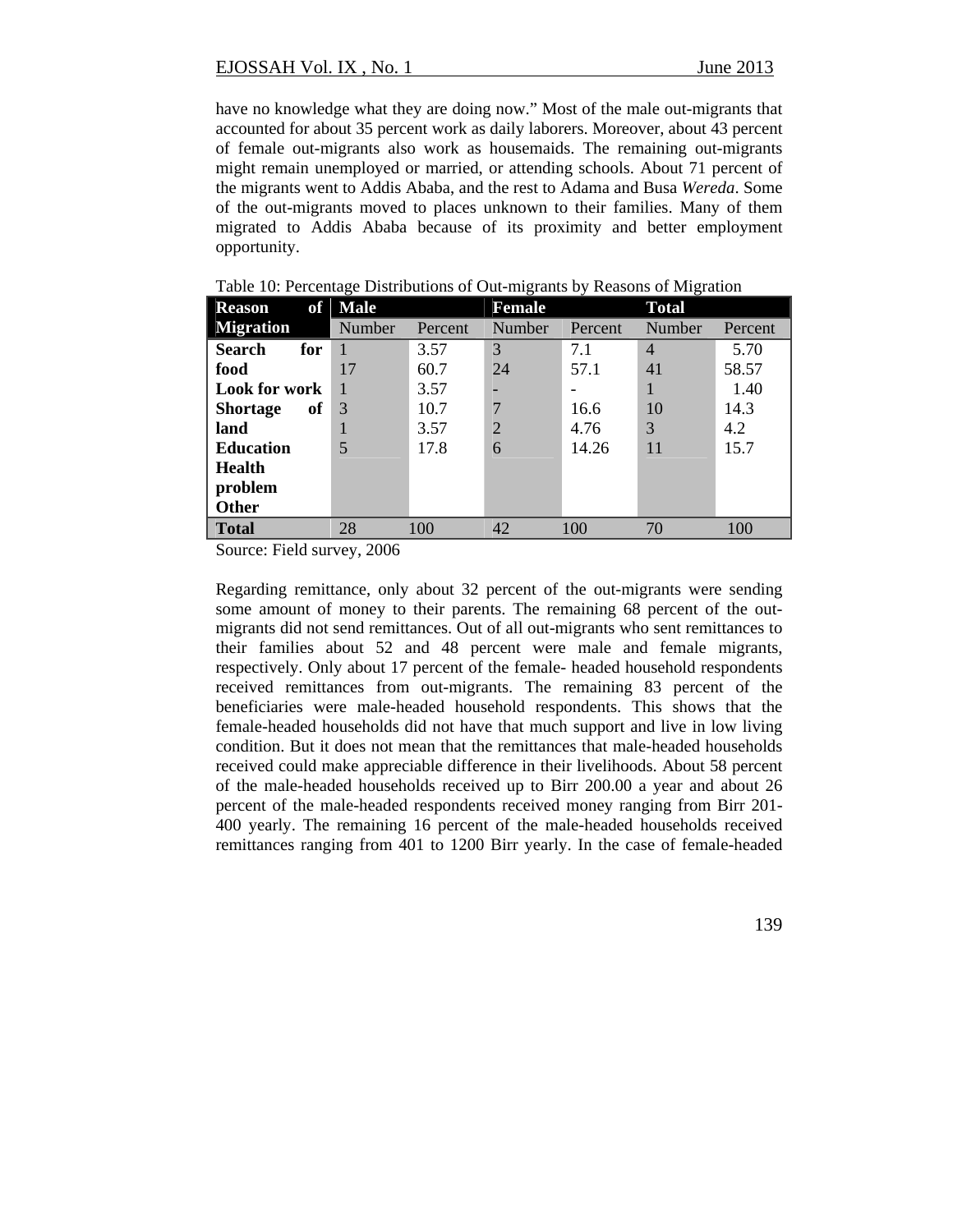households, all the respondents reported that they received 25 percent of their household income in the form of remittance.

Out-migration did not bring a significant change in the rural livelihood especially among the poor households including female-headed households. This is because most of the out-migrants from the area earned low wage or were unemployed probably because of lack of basic skills required by urbanites at places of destination. Some of the respondents reported that some out-migrants needed even support coming from their parents living in the rural villages. So their family sent them grains instead of receiving remittances. Hence, as a result of this the livelihood conditions of some households were adversely affected. One respondent reported, "I have ten children. All of them are in Addis Ababa. They are all daily laborers and are not well paid. We even send them grains once in a year to support them. They (out-migrants) expect us to support them although we are poor."

## **Discussions: Impacts of different Livelihood Strategies on Rural Conditions**

 **Income Diversification:** As noted in the previous section, agriculture is the main activity in the area. However, to ensure, survival, some households engage in nonfarm activities and accumulate wealth. About 75 percent of the rural households engaged in off/non-farm activities such as processing local beverages, selling firewood, collecting pebbles, receiving remittances, selling vegetables, crops, eucalyptus trees and making handcrafts in addition to farming. About 31 percent of the household's income in the area was generated from off/non-farm activities. This shows that the income from farming is not sufficient to support the household economy. Actually, engaging in non- and off-farm activities, besides agriculture, made them not to depend only on farming. This has diversified sources of the household income and improved their livelihood conditions to some extent. However, the nature of diversification varies along with gender and the economic status of the households. For instance, male-headed households improved their household livelihood conditions from time to time and considered such activities as a source of wealth accumulation. Whereas women, especially female-headed households, diversified into casual and informal activities such as processing local beverage, selling firewood, vegetables and handcrafts tended to be poor on the average. But this does not mean that it had no constructive effects on the livelihood conditions of the society. One important means by which the positive effect of diversification of household income occurred via gender division of labor was a kind of non-farm activities in which women were engaged. Processing local beverages, selling firewood, handcrafts and selling vegetables,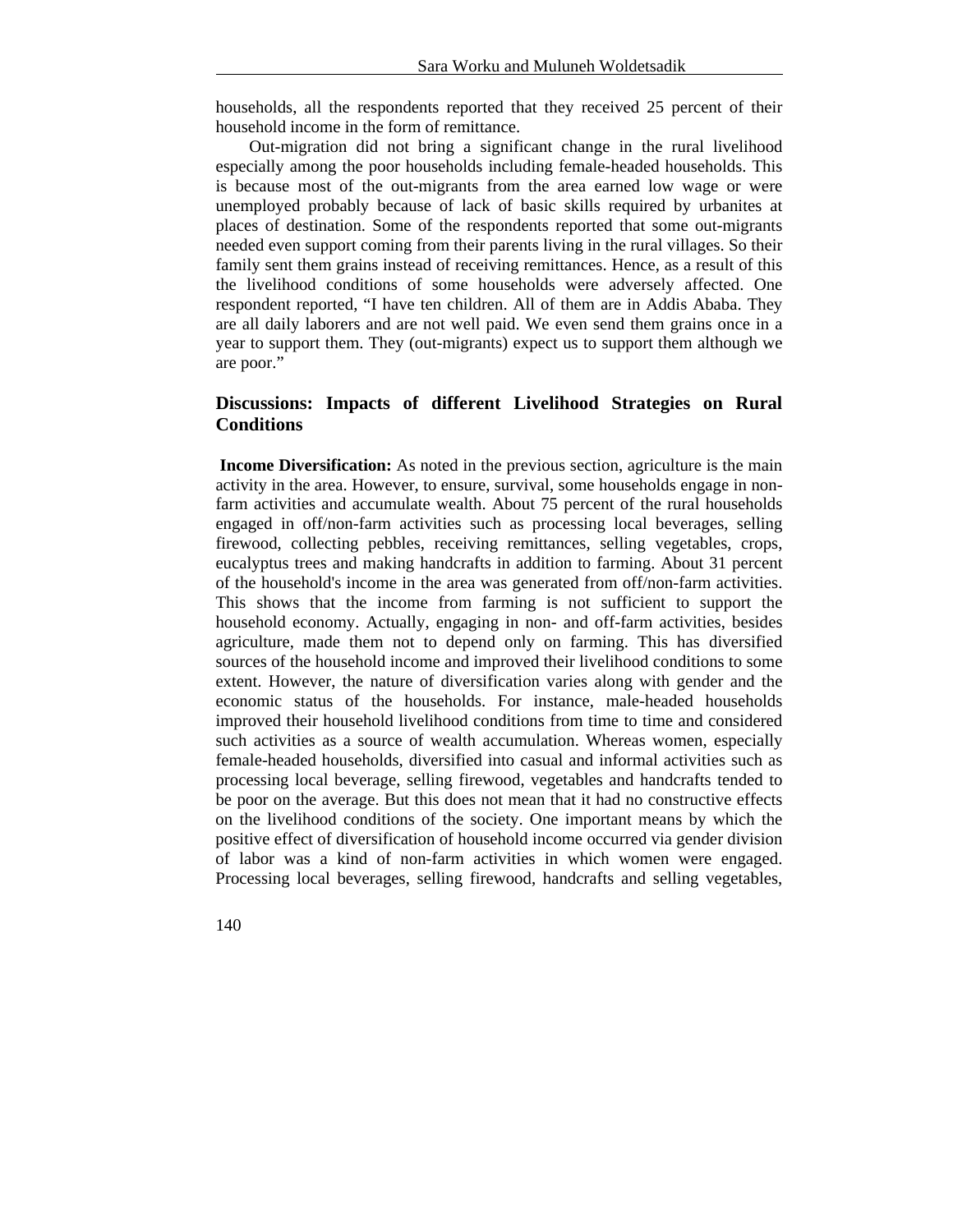and raising poultry, were commonly associated with women. In addition, diversification gave self-confidence to women and made them relatively more economically independent. To improve the contribution of non-farm activities to household economy in general and female-headed households in particular, it seems there is the need to improve access to microfinance credit provision.

**Demographic Adjustment:** Migration strongly influenced not only the demographic characteristic of the population but also the socio-economic structure of the region. It was noted in one of the previous sections that most of the inmigrants came to the area either as a result of marriage union or resettlement and or villagaization programs or military demobilization. In-migration could have accentuated population growth, which in turn resulted in population pressure on land resources manifested in the form of land scarcity, increased the problem of landlessness and forest degradation.

On the other hand, many youths who did not have land of their own migrated to other areas. Actually, it is customary to migrate to other areas to get a source of income and send remittances to their families. However, only about 31 percent of the respondents received remittance from the out-migrants, which could not bring significant change on the household economy in particular and rural development in general. On the contrary, the out-migrants might have transferred new land use technologies and modernization to the area. Moreover, it might have played a role in poverty reduction. However, due to lack of employment opportunities because of lack of basic skills required by urbanites at places of destination, some of the out-migrants were forced to become street children, beggars, especially females were forced to become sex-workers that could have contributed to the spread of HIV/AIDS. Some of the small girls that were taken to towns served as babysitters and maids, which sometimes exposed them to works which they were not able to do. This could have affected their health and development of their personality. The most remarkable happening in the area was that a few out-migrants received supports from parents living in the rural areas. Hence, both labor and resources, which could have contributed to rural livelihood, were drained away. This could have partly accentuated the poverty situation at the household level.

Regarding fertility, there was a growing awareness about the disadvantage of having many children or large family size on the livelihood conditions in general and access to and accentuated degradation of natural resources in particular. Decline in fertility showed a remarkable effect on the livelihood conditions. Livelihood improvement was observed in the households that utilized family planning as a strategy. However, households that did not use family planning showed no improvement in livelihood conditions. Their children engaged in some form of household activities instead of going to school; and women spent much of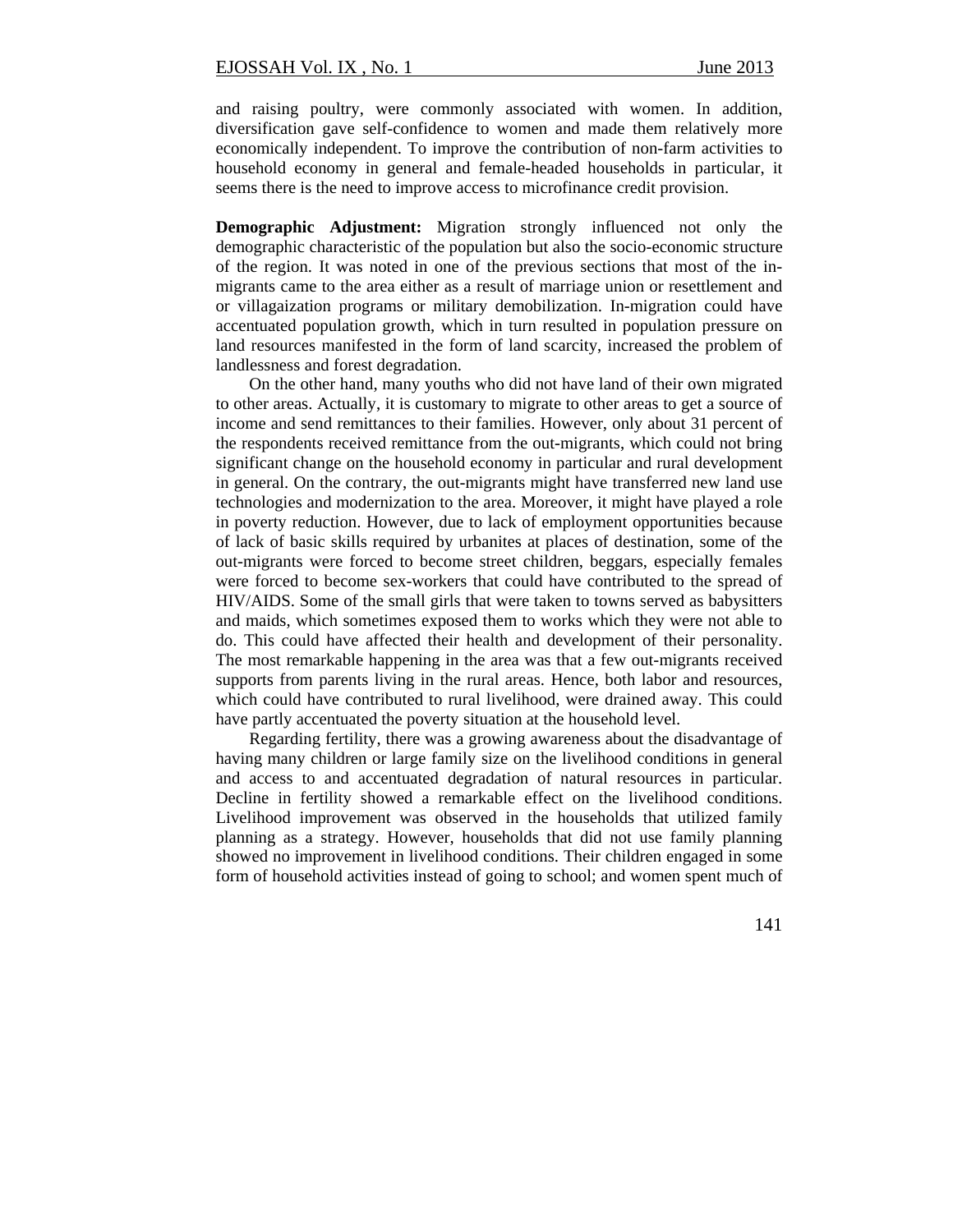their time to take care and raise their children. In general, this had compelled them to live a life of hand-to-mouth. On the contrary, those women who decided to limit the number of children showed improvement in their livelihoods compared to their earlier living conditions. This was due to engagement or involvement of women in gainful income generating activities. This enabled them to take care of their children's and their own health and to live in a more planned way. Moreover, observations showed that the rural households in general and women in particular admitted that fertility adjustment was used as a strategy to improve livelihood conditions.

So, family planning seems to have indirectly changed considerably rural livelihood conditions in particular and rural development in general. In the long run, it is expected that this will contribute to rural life improvement, change of attitude and will have a remarkable effect on poverty reduction.

In light of the established theoretical framework for sustainable livelihood analysis (Fig 2) the observations made so far in this survey substantiate the idea that was propounded by Chambers and Conway (1991) and promoted by Scoones (1998) and others. A large proportion of the Olonkomi communities, the communities under scrutiny, were found living under unwelcoming household livelihood conditions (under poverty) due to shocks caused by poor or no access to some of the basic household assets such as land resources (and or landlessness) and financial capital resources, poor physical and social infrastructure such as inadequate schooling and training, health care and modern communication provisions.

Despite the observed declining trend of fertility which resulted from family planning practices, the problem of poverty was accentuated due to large household size of about 6.15, on the average. The main livelihood options available to the communities were crop cultivation and animal husbandry, out-migration to urban areas and non-farm activities. In spite of their very modest contribution to household income, most of the non-farm activities did not develop to the expected level. But they are proliferating and emerging as one of the best alternatives to diversify sources of rural household income and may become one of the best means to curb rural poverty. What may be safely said, based on the observations made so far, that, although rural poverty is still prevalent particularly amongst households that have poor or no access to land resources, and have large number of children, there are encouraging improvements in the households' living condition (**livelihood outcomes**). This can be improved further and the improvement can be made long lasting (sustainable) provided access to land, family planning, education/training, microfinance provision and physical infrastructure are improved further and developed.

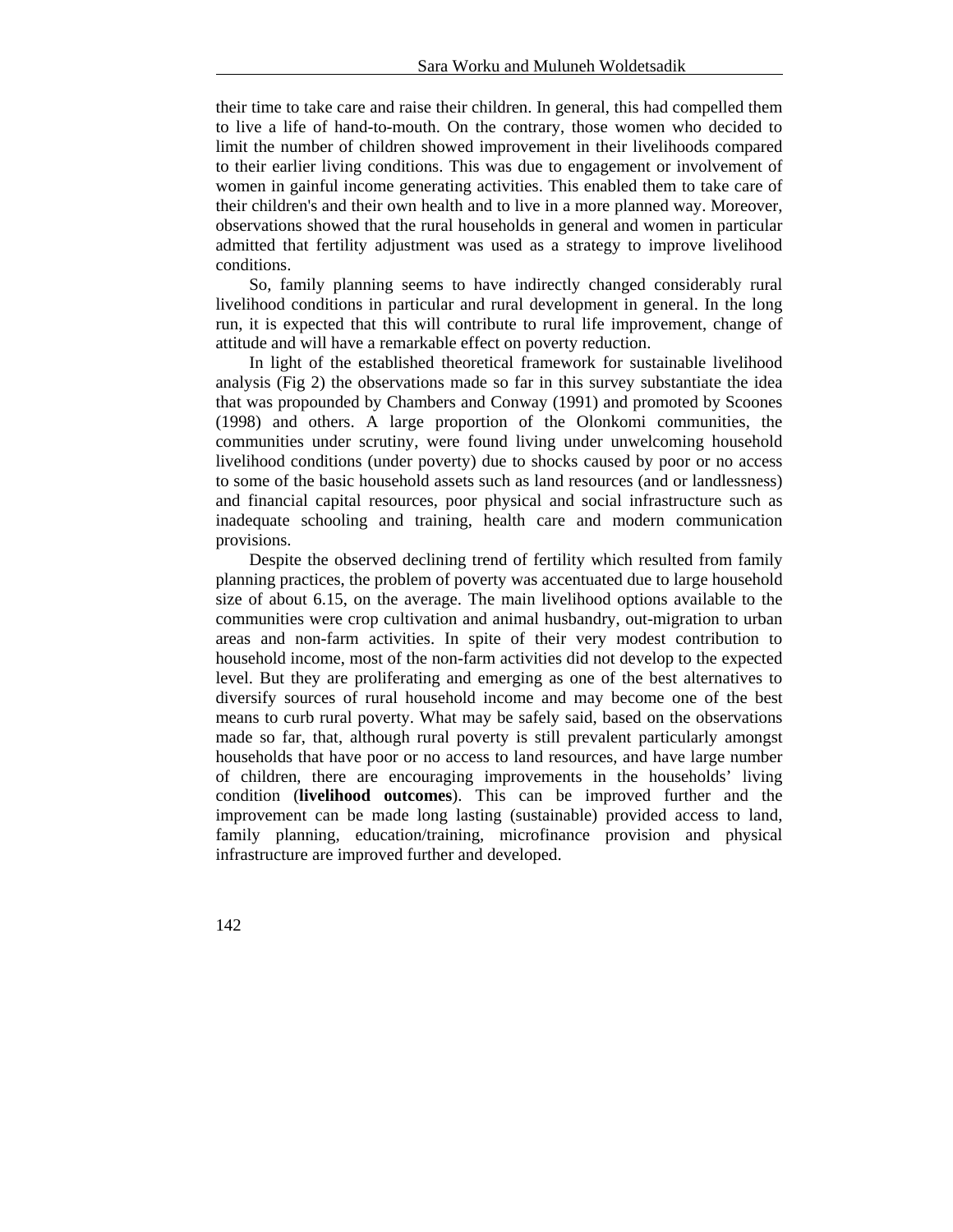## **Conclusions**

In this article an attempt was made to assess rural livelihood conditions, alternative livelihood strategies of rural communities, women in particular, and their impacts on the livelihood of rural communities in the context of fast population growth.

The findings clearly indicated that fast population growth leads to landholding diminution and fragmentation, and the emergence of landlessness especially among youth, demobilized soldiers and women. Besides, rural households were not found 'homogeneous group' especially in connection with endowment of livelihood assets. The livelihood of the poor female-headed households, elderly and young household heads, who largely depended on cultivating marginal lands, did not only face uncertainty related to the right of access to land resources but have also limited access to services provided to the public.

Therefore, as a survival strategy and as a means of improving their livelihood, the rural communities in general and women in particular, engaged in various non-farm/off farm activities, migrated to the nearest area and made demographic adjustment by limiting the number of children. However, some of the strategies did not bring considerable change in their lives. This could be due to inefficient technology generation including credits, social bias along gender line and lack of resources and basic social services which failed to supplement successful local strategies and to effectively build the capacity of the rural households at the required pace to respond to growing demographic pressure. For instance, lack of access to credit facilities for women, access to and control of land, inefficient family planning services and limited contraceptive methods were some of the main determinants. Hence local authorities in collaboration with all that have stake with local communities and government development partners should work strategically to improve access to health care and family planning, education and training, provision of financial credit and development of infrastructure and harmonize land use policy.

Furthermore, one type of rural livelihood strategy could be more successful than others in terms of attaining food security, stabilizing family size, and sustainable use of natural resources base. The landless (very poor) segment of the society used contraceptives to limit the number of children. It was found to be one of relatively effective, promising and sustainable means of positive changes in households' livelihood. Furthermore, the better-off rural households, which diversified their livelihoods by engaging in other activities such as renting carts, and selling eucalyptus trees, are found to be more profitable and sustainable.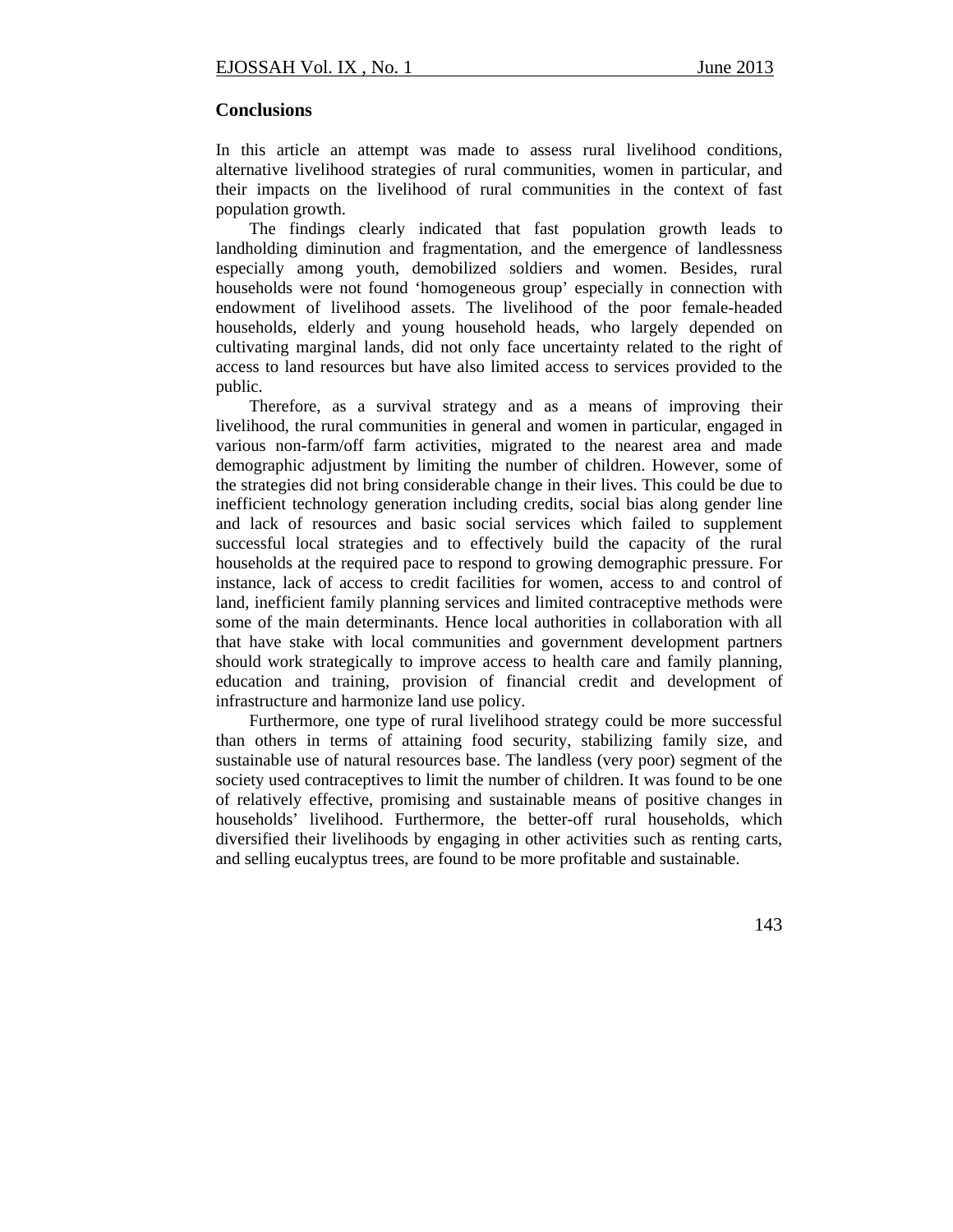On the basis of the empirical findings, the rural livelihood condition can be improved and changed for the better under favorable government policy environment and tailored development interventions that can bring about a better access to household assets/ capital resources. Thus, all those who have a stake need to work to improve access to credit services and institutionalized safety net, training, and health care and family planning programs in the area and others of similar socio-economic and cultural settings.

## **References**

- Almaz Amine 1990. 'Differentials and Correlates of Internal Migration in Arsi Region.' (MA Thesis), Addis Ababa University, Ethiopia.
- Ashley and Maxwell 2001 (eds). 'Rethinking Rural Development', *Development Policy Review* 19:4, December.
- Assefa Hilemariam 1992. 'An overview of the Determinants of High fertility in Ethiopia': *Ethiopian Journal of Development Resource,* 14(2)
- Caldwell, J.C. 1982. The Wealth Flow Theory of Fertility Decline. In Hohn, C. Mackensen R. (ed). *Determinant of Fertility Trends Theories Reexamined* Liege, Belgium, Ordina Editions.
- Cameron, John 2005. *Using the Sustainable Rural Livelihoods Framework to Understand Economic Development Outcomes of Literacy Interventions*. School of Development Studies, University of East Anglia, Norwich, UK.
- Chambers , Robert, Gordon R.Conway 1991. Sustainable Rural Livelihood Concepts for the 21<sup>st</sup> Century. IDS Discussion Paper 296.
- CSA, 1998. The 1994 Population and Housing Census of Ethiopia: A report for the Country, Vol.1, CSA, Addis Ababa.
- CSA, 1998. 'The 1994 Population and Housing Census of Ethiopia for Oromiya Region,' Vol.1, CSA, Addis Ababa.
- CSA, 1999. Ethiopia: Statistical Abstract, Government of Federal Democratic Republic of Ethiopia, CSA.
- CSA, 2001. 'Ethiopian Demographic and Health Survey 2000', Addis Ababa: CSA.
- CSA 2005. Ethiopian Demographic and Health Survey 2005, preliminary report, CSA, Addis Ababa.
- CSA 2012. Ethiopia: Statistical Abstract. Government of Federal Democratic Republic of Ethiopia, CSA, Addis Ababa.
- Degefa Tolossa 2005. Rural Livelihoods, Poverty and Food Insecurity in Ethiopia. A Case Study at Erenssa and Garbi, Amhara National Regional State, (Doctoral thesis), NTNU
- DFID 2000. Halving World Poverty by 2015; Economic Growth, Equity and Security, DFID, London, UK.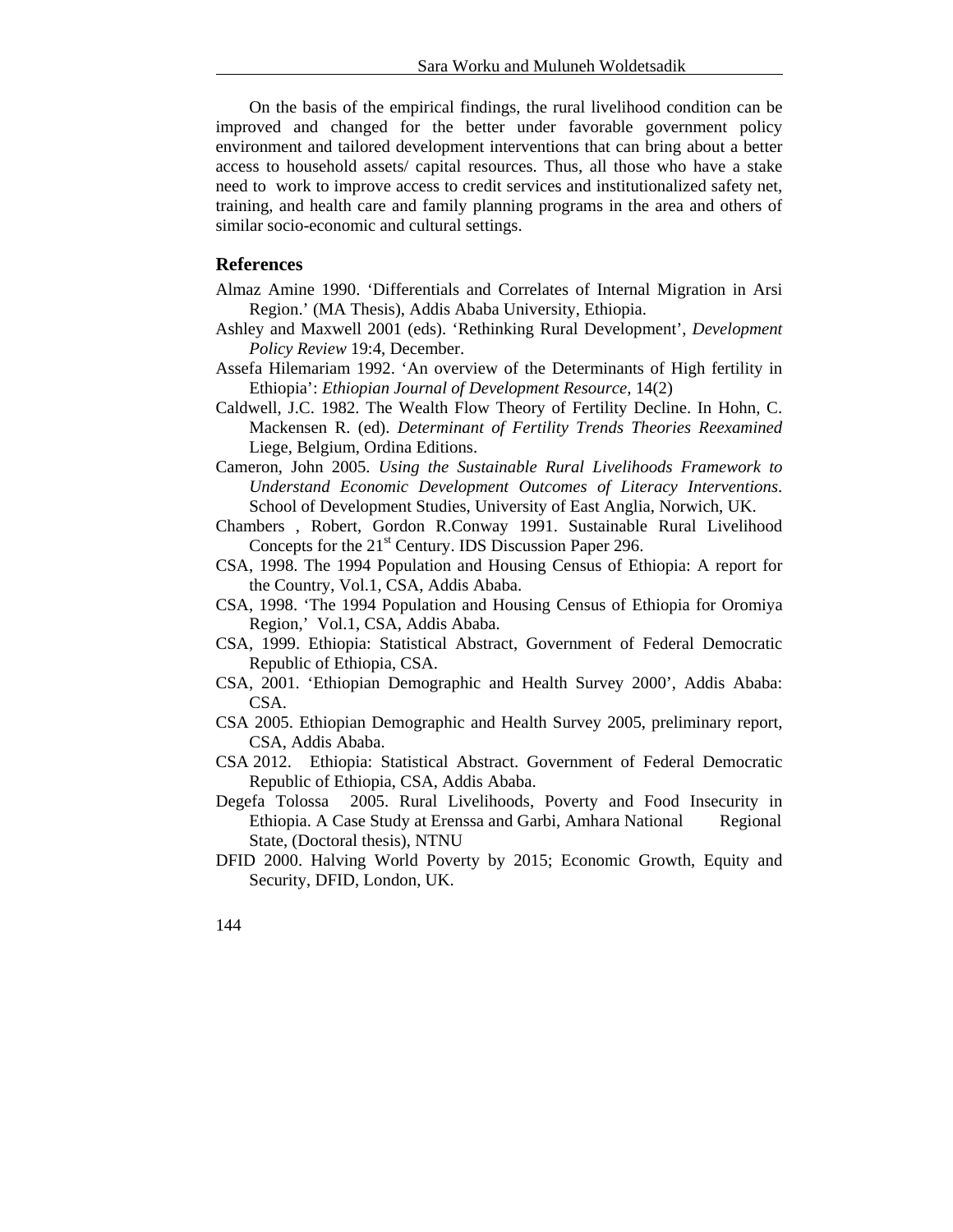- Dejene Aredo 1994. Female-headed Farm Households in Two Contrasting Regions in Ethiopia: Access to and Management of Resources. *Ethiopia Journal of Development Research.* Vol .16.
- Ellis, F.1998. 'Survey article: Household strategies and rural livelihood diversification.' *Journal of Development Studies*. Vol.35, No. 1
- Ellis, F. 1999. Rural Livelihood Diversity in Developing Countries: Evidence and Policy Implications. *Natural Resources Perspectives* No. 40.
- Ell is, F 2000. Rural Livelihood Diversity in Developing Countries: Oxford University Press.
- Ell is, F. and S. Biggs 2001. Evolving themes in Rural Development 1950s-2000s. Development Policy Review 19(4): 437-448.
- Ellis, F. 2000. *Rural Livelihoods and Diversity in Developing Countries*. Oxford: Oxford University Press.
- Etenesh Bekele 1999. Institutional Factors Maintain the Gender-gap in Entitlements to Ruler Resources. Paper presented at the Fourth Conference of the Agricultural Economics Society of Ethiopia, Addis Ababa.
- FAO, 2004. 'Livelihood Diversification and Natural Resources Access'**,** Geneva, Switzerland.

**http://www.fao.org/documents/showcdr.asp?url\_file=/docrep/006/ad689e 02.htm** 

- Gerster, R. 1999. Alternative Approaches to Poverty Reduction Strategies: a review of the World Bank compared to selected other donors, World Bank, operations Evaluation department, Switzerland.
- Gilling , J. et al., 2001. Sector approaches, sustainable livelihoods and rural poverty reduction. Development Policy Review 19(3): 303-319.
- INSTRAW News 1998. A Gender Perspective. *Woman and Development. The Social Summit.* No. 22
- Jain, Anrudh K. 1989. 'Fertility reduction and the quality of family planning services. "*Studies in family planning 20(1): 1-16*
- ILO, 1960. Why Labour Leaves the Land. A Comparative Study of the Movement of Labour out of Agriculture. *Studies and Reports*. New Serious No. 59,
- Mesfin Woldemariam 1971. Welenkomi: A Socio-economic and nutritional survey of rural community in the central highlands of Ethiopia, Addis Ababa.
- Muluneh Woldetsadik 2003. Impacts of Population Pressures on Land Use/ Land Cover Change, Agricultural System and Income Diversification West Gurageland, Ethiopia. (Doctoral Thesis), NTNU
- Reardon, T. Barrett, C. Barrett and Webb P. 2001. Non-from income Diversification and Household Livelihood Strategies in Rural Africa: concepts, Dynamics and policy Implications. Department of Applied